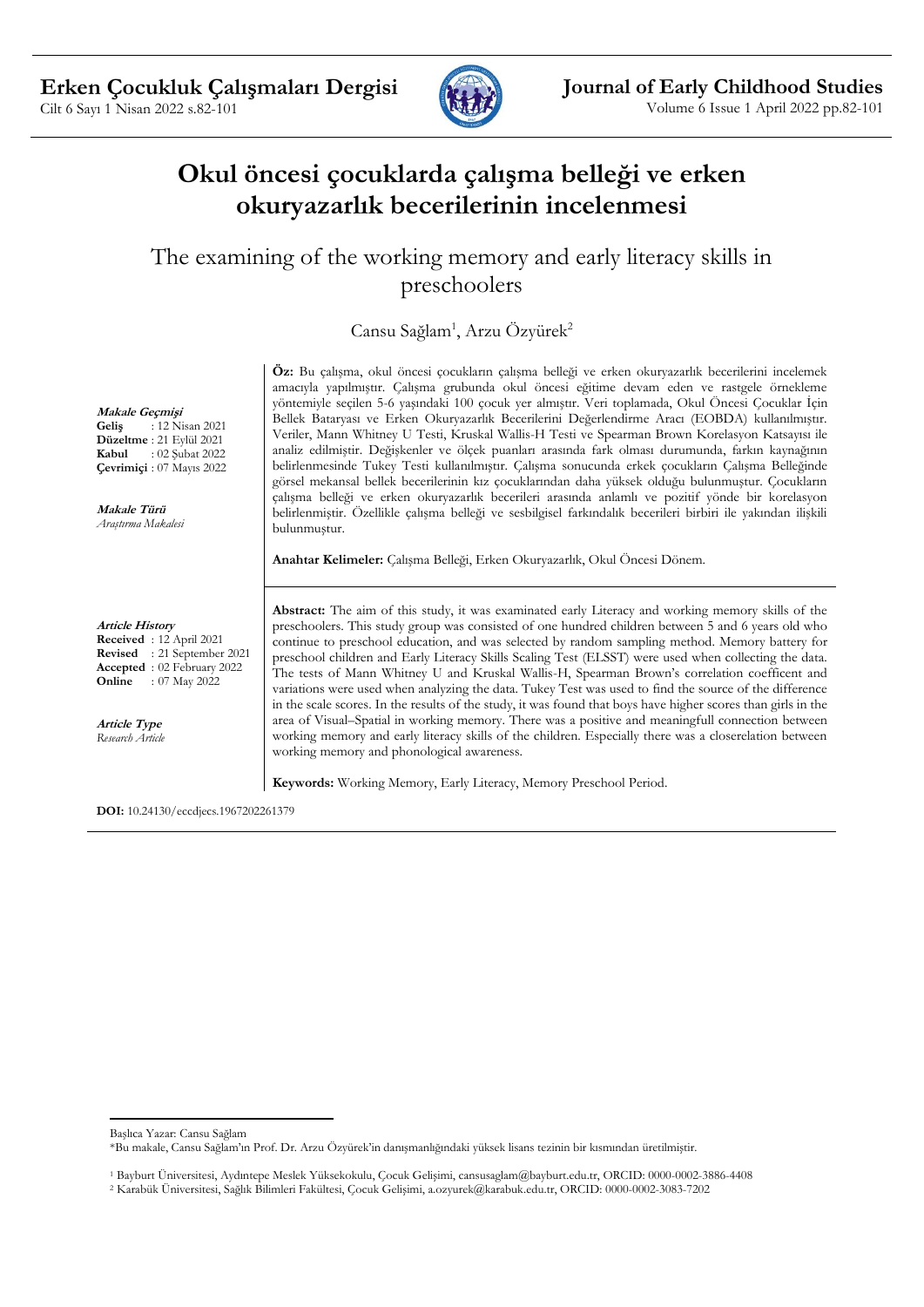#### **SUMMARY**

#### **Introduction**

Memory learning includes the stages of recording or storing learned information, long or short term storage, and recall when needed. Memory structure consists of three basic factors: sensory memory, short-term memory and long-term memory. Working memory, on the other hand, represents a structure more closely related to cognitive functions. Short-term memory and working memory are closely related, both of which mean volatile memory. Working memory skills are a highly influential factor on academic achievement and reading. One of the most important issues that children have difficulty when starting primary school is reading. This indicates that early literacy skills are an issue that needs to be addressed. The foundations of literacy skills, which are thought to be acquired by learning to read and write in primary education, are laid in early childhood. Literacy includes a variety of skills that help children succeed in reading, writing, and other academic tasks. Before the ability to read and write words is acquired, the acquisition of many preskills is related to this process. While these abilities can be expressed as "early literacy skills", they can also be organized as sound and print awareness, alphabet letter knowledge, understanding what they listen to, vocabulary and writing skills. Studies conducted with preschool and primary school children revealed that working memory has a fundamental role in early literacy. The aim of this study, it was examinated early Literacy and working memory skills of the preschoolers.

#### **Method**

The study was designed in a descriptive survey model based on describing a situation in its current state. Screening models are suitable for studies aiming to describe a situation that existed in the present and in a past period. This study was carried out with 5-6-year-old children attending pre-school education in the city center of Ordu. First, permission to use was obtained from the scale owners, ethical permission from the Social and Human Sciences Ethics Committee of Karabuk University and the Governorate of Ordu Province. After meeting with the school administration and teachers and giving information about the study, a voluntary consent form was sent to the parents. Pre-school education institutions were determined by random sampling method. 100 children, 49 girls and 51 boys, whose parents' approval was obtained for their children to participate in the study, formed the study group. Personal Information Form, which includes some personal information such as gender and age of the children, Phonological Memory Scale and Visual Spatial Memory Scale of Preschool Children, Early Literacy Skills Assessment Tool were used in data collection. The scales were applied to the children of parents who gave consent for the study at a time that would not interfere with their daily education routines at school. The scales were applied individually for each child in an environment where appropriate communication with the child could be provided. The tests were administered to each child in approximately 45 minutes. In order to determine which tests can be used in the analysis of the data, the Kolmogorow Simirnov Test was used to examine whether the distribution of scores was normal or not. Since the data did not come from normal distribution, Mann Whitney U (MWU) and Kruskal Wallis-H (KWH) tests and Spearman Brown Correlation Coefficient were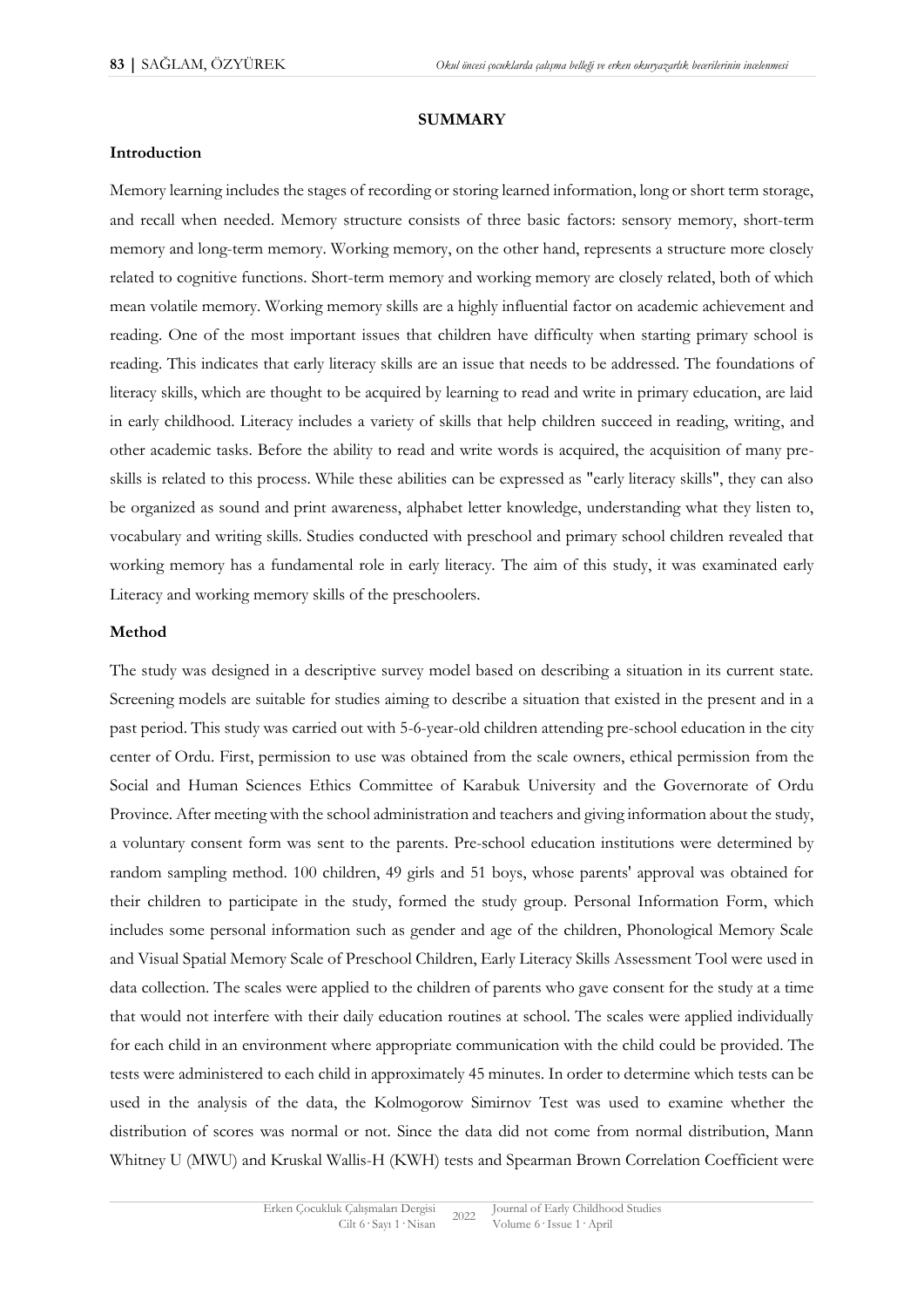used in the analyzes. In case of difference between variables and scale scores, Tukey Test was used to determine the source of the difference.

#### **Results**

It has been found that the visual spatial memory skills of boys are higher in working memory than girls. No significant difference was found between Phonological Memory and children's gender. Early literacy skills do not differ significantly according to the gender of the children. The difference between children's working memory and early literacy skills is significant. In general, the higher the working memory skills, the higher the early literacy skills. Especially, a high level of positive correlation was found between working memory and phonological awareness skills.

#### **Conclusion and Discussion**

In this study, when the difference between children's gender and working memory was examined, it was determined that the Visual Spatial Memory Scale scores of the boys were higher than the scores of the girls. Pauls et al. (2013) studied the effects of age and gender on episodic memory and visual spatial working memory with 366 women and 330 men aged 16-69. As a result of the study, they found that males performed higher than females on visual spatial working memory. This result supports the findings of the present study, although the age group is not equivalent. Another finding of the study shows that Phonological Memory performance does not differ according to gender. A high level of positive correlation was found between working memory and phonological awareness skills. There are studies in the literature that support these findings (Alloway et al, 2005; Demirtaş ve Ergül, 2019). Based on the results, the following can be suggested: Family support for children in early literacy skills will support both their preparation for primary school and the development of their working memory. Since the knowledge and attitudes of parents and educators about the subject in the preschool period will affect the skills of the children, it can be suggested that they should take steps to improve themselves. The main feature of this study is that it is one of the limited studies in the literature. For this reason, it is recommended for researchers to conduct studies using different variables, both in order to have more information on the subject and to diversify the literature on this subject.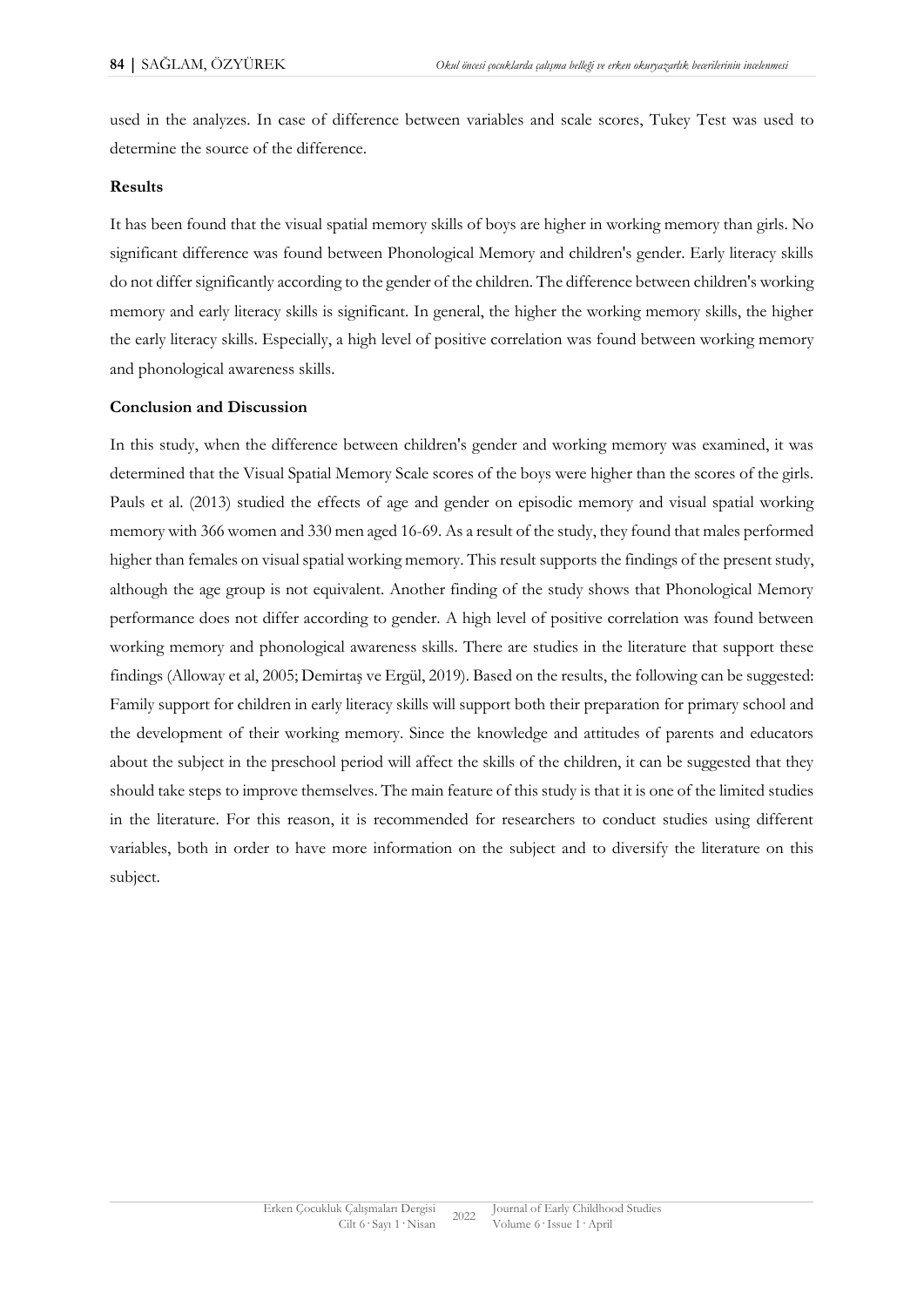# **GİRİŞ**

Bellek kavramı, araştırmacılar tarafından farklı şekillerde ifade edilmektedir. Bellek öğrenme, öğrenilen bilgileri kaydetme ya da depolama, uzun ya da kısa süreli şekilde saklama, ihtiyaç duyulduğunda geri çağırma aşamalarını kapsamaktadır (Sözen, 2005). Bellek yapısı duyusal bellek, kısa süreli bellek ve uzun süreli bellek olmak üzere üç temel faktörden oluşmaktadır. Duyusal bellek, çevreden duyu organları yoluyla algılanan bilgilerin kısa süreli belleğe iletilinceye kadar saklandığı kısımdır. Bilgilerin uzun süreli belleğe iletilmesine kadar muhafaza edildiği yer, kısa süreli bellektir. Uzun süreli belleğe iletilen bilgiler ise bireyin yaşam süresince kullanacağı bilgilerdir (Ashcraft, 2002). Kısa süreli bellek yapısında görsel tecrübelerin tutulduğu görsel bellek, devinimle tecrübe edilenlerin saklandığı motor bellek ve işitme yoluyla edinilen bilgilerin tutulduğu işitsel bellek bölümleri mevcuttur (Özyürek ve Ömeroğlu, 2013). Alan yazında, kısa süreli bellek sisteminin çalışma belleği olarak algılandığı görülmektedir.

Çalışma belleği kısa süreli bellekle kıyaslandığında, bilişsel işlevlerle daha yakından ilişkili bir yapıyı temsil etmektedir. Bu iki bellek bölümü birbiriyle yakından ilişkili olup her ikisi de geçici bellek anlamına gelmektedir. Ancak farklı yöntemler kullanılarak ölçülen çalışan bellek ve kısa süreli bellek araştırmaları ile bireylerin mevcut iki bellek performansları arasında farklılıklar olduğu bulunmuştur. Bu sonuç, iki bellek sisteminin birbirinden farklı olduğunu ve her birinin kendine ait bir yapısının olduğunu, bu sistemlerin değerlendirilmesinde farklı süreçler gerektiğini göstermektedir (Akoğlu ve Acarlar 2014). Çalışma belleğini kısa süreli bellek yapısından ayıran nokta, çalışma belleğinin karmaşık bilgiyi dönüştürmesi ve hedefe ulaşmada gerekli bilgileri bütünleştirmesi, yani karmaşık bilgiyi işlemesi ve yapılandırmasıdır (Cangöz, 2005). Çalışma belleğinin kullanımı, diğer bellek sistemlerinin kullanımında olduğu gibi yaşla birlikte artış göstermektedir.

Çocuklarda çalışma belleği, erken yaşlarda etkili şekilde kullanılamazken yaş ilerledikçe çalışma belleğini kullanma becerisi artmaktadır. Yaşla birlikte çalışma belleğinin etkin kullanımının artmasının sebebi, çocukların yaş ilerledikçe daha etkili stratejiler geliştirmesidir. Çocukların doğru yöntemleri fark edememeleri, çalışma belleğini etkili şekilde yönetememeleriyle sonuçlanmaktadır (Karakelle ve Ertuğrul, 2012). Çalışma belleği farklı süreçlerin gelişiminde olduğu gibi birçok faktörden etkilenmektedir. Bunlar kalıtım, yaş, diğer bilişsel süreçler, erken müdahale, cinsiyet ve sosyoekonomik düzey olarak ele alınabilir (Doğan, 2011). Çalışma belleği becerilerinin, akademik başarı ve okuma üzerinde oldukça etkili bir faktör olduğu da belirtilmektedir (Alloway ve Alloway, 2010). Yapılan bir metaanaliz çalışmasında okumada güçlük yaşayan çocukların çalışma belleği becerilerinde, gelişimi normal olan yaşıtlarına göre başarısız olukları belirlenmiştir (Swanson, Zheng ve Jerman, 2009). Başka bir çalışma da ise çalışma belleğinin alt bileşenlerinden olan fonolojik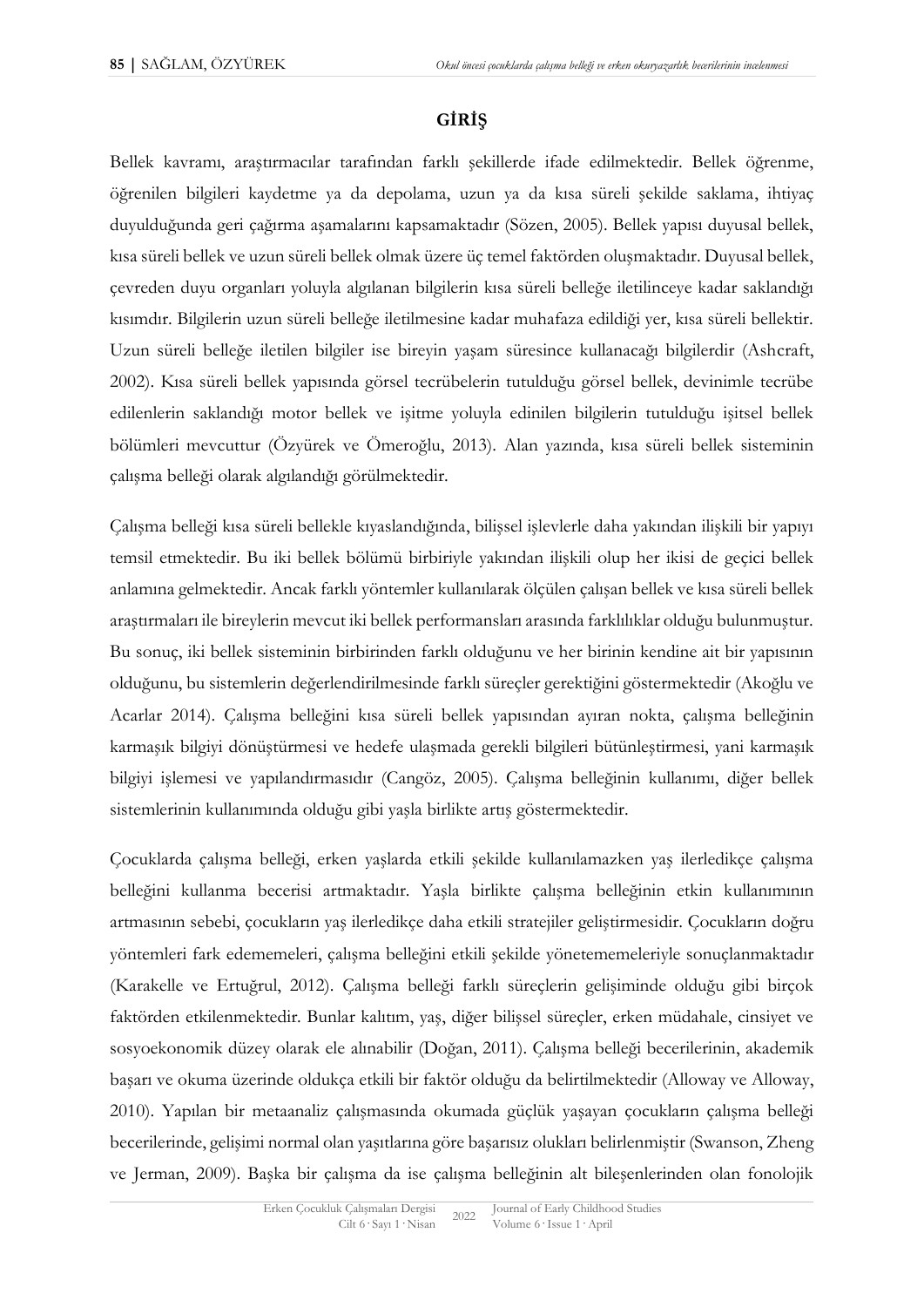döngü görevlerinde, okuma güçlüğü olan çocukların düşük performans gösterdikleri bulunmuştur (Couture ve McCauley, 2000). Bu bulgular, çalışma belleği gelişiminin diğer bilişsel yeterliklerle ilişkili olduğu şeklinde yorumlanabilir.

Alan yazında da belirtildiği üzere çalışma belleği birçok bileşenden oluşan karmaşık bir yapıdır. Bilginin işlenmesinde oldukça etkili olan bir yapı olması sebebiyle, çalışma belleğinin özellikle akademik becerilerle yakından ilgili olduğu görülmektedir. Gathercole ve arkadaşlarının (2006) çalışma belleğinin okuma ve matematik becerileriyle ilişkisini araştırdıkları bir çalışmada, okuma güçlüklerinin şiddeti ve zayıf matematik becerileri çalışma belleği ile anlamlı düzeyde ilişkili bulunmuştur. Miller ve Bichsel (2004) çalışma belleği ile anksiyete, cinsiyet ve matematik performansı arasındaki ilişkiyi inceledikleri çalışma sonucunda, özellikle görsel mekânsal çalışma belleğinin matematik performansını etkilediğin saptamışlardır. Böylesine etkili bir yapının erken akademik becerilerden olan erken okuryazarlık becerileri ile ilişkili olabileceği düşünülmektedir.

Okul öncesi eğitimin amaçları arasında çocuğun bilişsel gelişimini desteklemek ve onu ilkokula hazırlamak gelmektedir (MEB, 2013). Çocukların ilkokula başladıklarında güçlük çektikleri en önemli konulardan biri, okumadır. Bu durum erken okuryazarlık becerilerinin, üzerinde durulması gereken bir konu olduğunu göstermektedir. Eğitim konusunda 20. yüzyılın en kritik gelişmelerinden biri, okul öncesi dönemde başlayan okuma-yazma gelişimidir (Kargın, Ergül, Büyüköztürk ve Güldenoğlu, 2015). İlköğretim sürecinde okuma-yazmanın öğrenilmesiyle kazanıldığı düşünülen okuryazarlık becerisinin temelleri erken çocukluk döneminde atılmaktadır. Okul öncesi dönemdeki çocukların okuma-yazma becerileri, bu sürecin kısa bir özeti mahiyetindedir (Gül, 2007). Okuryazarlık, çocukların okuma, yazma ve diğer akademik görevlerde başarılı olmalarına yardımcı olan çeşitli becerileri içerir (Allen ve Cowdery, 2014). Sözcükleri okuma-yazma yetenekleri kazanılmadan önce pek çok ön yeteneğin edinimi bu süreçle ilgilidir. Bu yetenekler, "erken okuryazarlık becerileri" şeklinde ifade edilebilirken ses ve yazı farkındalığı, alfabe-harf bilgisi, dinlediklerini anlama, kelime hazinesi ve yazma becerileri olarak da düzenlenebilir (Karaman, 2013).

Okul öncesi ve ilkokuldaki çocuklarla yapılan çalışmalar, çalışma belleğinin erken okuryazarlıkta temel rolü olduğunu ortaya çıkarmıştır. Erken okuryazarlık becerileri bileşenlerinden ses bilgisel farkındalık, sözcüklerin ses birimlerini anlamlarından bağımsız olarak fark etme ve değiştirme becerisidir (Storch ve Whitehurts, 2002). Temelde yazılı dili ve yazım kurallarını anlamayı içeren yazı farkındalığı ise (Şimşek Çetin ve Alisinanoğlu, 2013), yazı kavramlarını kazanma, yazılı materyaller ve yazının kendisine karşı duyarlı olma sürecidir (Justice ve Kaderavek, 2002, Justice ve Pullen, 2003). Alfabe-harf bilgisi, alfabedeki büyük ve küçük harfleri tanıyarak, her harfin bir sesi olduğunu fark etmesidir. Sözcük Bilgisi, harf ve ses eşleştirmesini gerektiren, duyduğu bir sözcüğü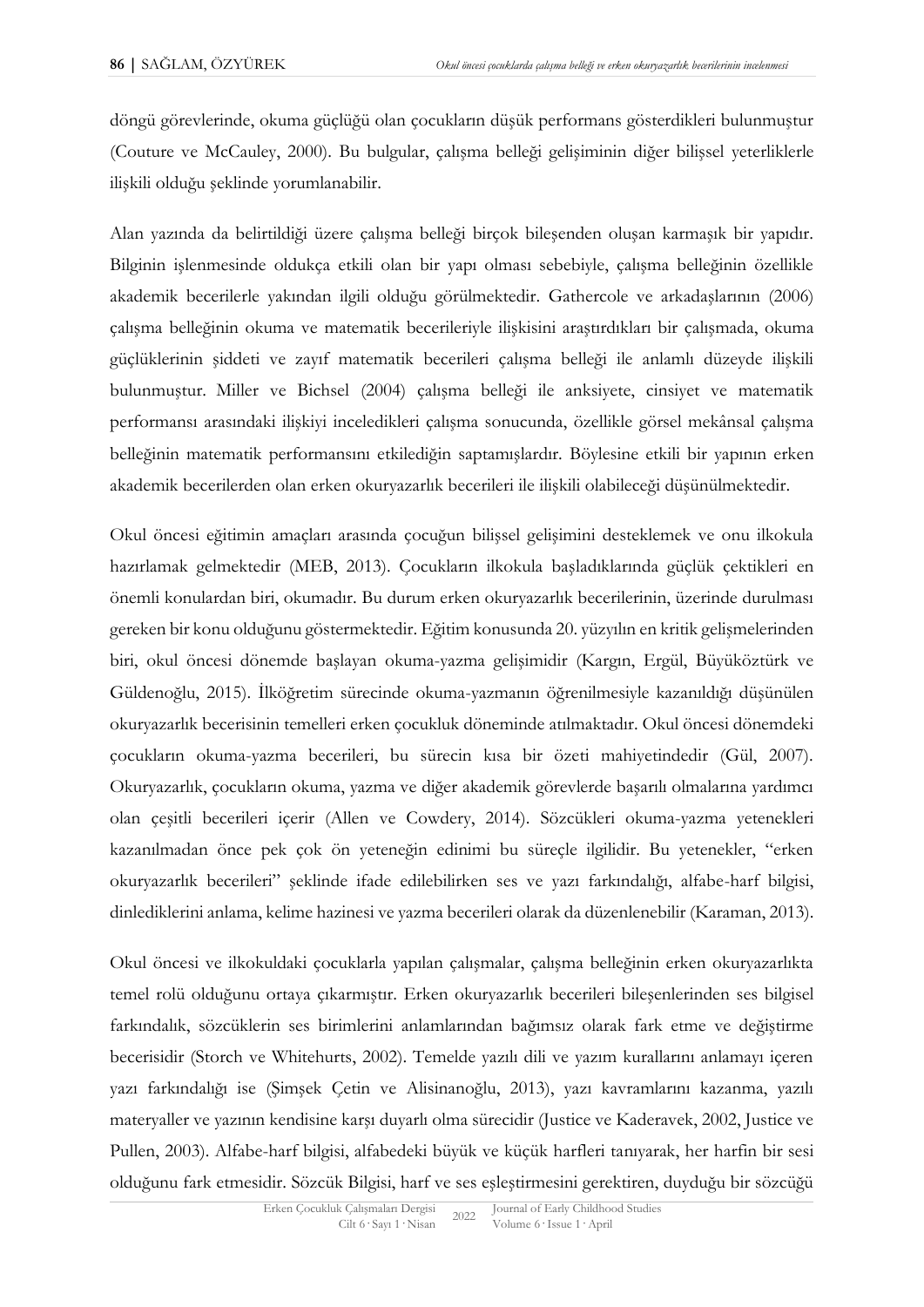başka bir zamanda tek başına doğru anlamda kullanabilme farkındalığıdır. Son olarak, dinlediğini anlama becerisi öyküleme ve sorulan sorulara cevap verme boyutunda olan (Kargın ve diğerleri, 2015), yönergeleri gerçekleştirme, iletişime katılma ve dinlediklerine karşılık verme sürecidir (Justice ve Ezell, 2004; Lane vd., 2002; Strickland vd., 2004).

Çalışma belleğinin gelecekteki akademik becerilerde ve okuma üzerinde güçlü bir etkisinin olduğunu kanıtlayan çalışmalar mevcuttur. Yapılan çalışmalarda, çalışma belleğinden düşük puan alan çocukların hatırlama, yazma gibi çalışma belleğinin kullanımına daha çok talep eden durumlarda daha sık hata yaptıkları görülmektedir (Gathercole ve Dunning, 2009; Rojas Barahona, Förster, Moreno-Rios ve McClelland, 2015). Alan yazında çalışma belleği ile matematik becerileri (Miller ve Bichsel, 2004; Gathercole vd., 2006; Holmes ve Adams, 2007), ses bilgisel farkındalık (Alloway vd., 2005), nörogelişimsel hastalıklar (Alloway ve Alloway, 2010), okuma başarısı ve ses bilgisel farkındalık (Demirtaş ve Ergül 2019), eğitimsel kazanımlar (Gathercole vd., 2004), okuma güçlüğü (Gathercole vd., 2006) ve cinsiyet farklılıkları (Pauls, Petermann ve Lepach, 2013) gibi konuların araştırıldığı çalışmalar yer almaktadır. Erken okuryazarlık bileşenlerine ilişkin becerilerin incelendiği çalışmalara bakıldığında okuma güçlüğü ve okuma yazmaya hazırlık programları (Altınkaynak, 2019), sosyo-kültürel değişkenler (Welsh vd., 2010; Lee ve Otaiba, 2015), cinsiyet farklılıkları (Prochnow vd., 2001; Lee ve Otaiba, 2015), kardeş sayısı ve okuryazarlık gelişimi (Sokal ve Piotrowski, 2011), okuma becerileri ve ses bilgisel farkındalık ilişkisi (Demirtaş ve Ergül, 2019), sınıf ortamları, öğretmen görüş ve etkinlikleri (Deretarla, Gül ve Bal, 2006), sözcük bilgisi, okuduğunu anlama ve çalışma belleği ilişkisi (Swanson ve Ashbaker, 2000) gibi konularının ele alındığı görülmüştür. Alan yazında yer alan bu çalışmalarda, çoğunlukla çalışma belleğinin nöropsikolojik işlevi üzerine odaklanılmıştır. Çalışma belleği ve erken okuryazarlık ilişkisi konularında yapılan çalışmaların ise sınırlı olduğu, çok az çalışmada çalışma belleği ve erken okuryazarlık ilişkisinin önemi üzerinde durulduğu görülmüştür (Alloway ve Alloway, 2010; Rojas Barahona vd., 2015). Bu sebeple mevcut çalışma sonuçlarının ve önerilerinin, alan yazına konuyla ilgili katkı sunacağı öngörülmüştür. Çalışmanın amacını, okul öncesi yaş çocuklarda çalışma belleği ve erken okuryazarlık becerilerini incelemek oluşturmaktadır. Çalışmada aşağıdaki sorulara cevap aranmıştır:

- 1. Okul öncesi dönem çocuklarda çalışma belleği, çocukların cinsiyeti ve yaşına göre farklılık göstermekte midir?
- 2. Okul öncesi dönem çocuklarda erken okuryazarlık becerileri, çocukların cinsiyeti ve yaşına göre farklılık göstermekte midir?
- 3. Okul öncesi dönem çocukların çalışma belleği ve erken okuryazarlık becerileri arasında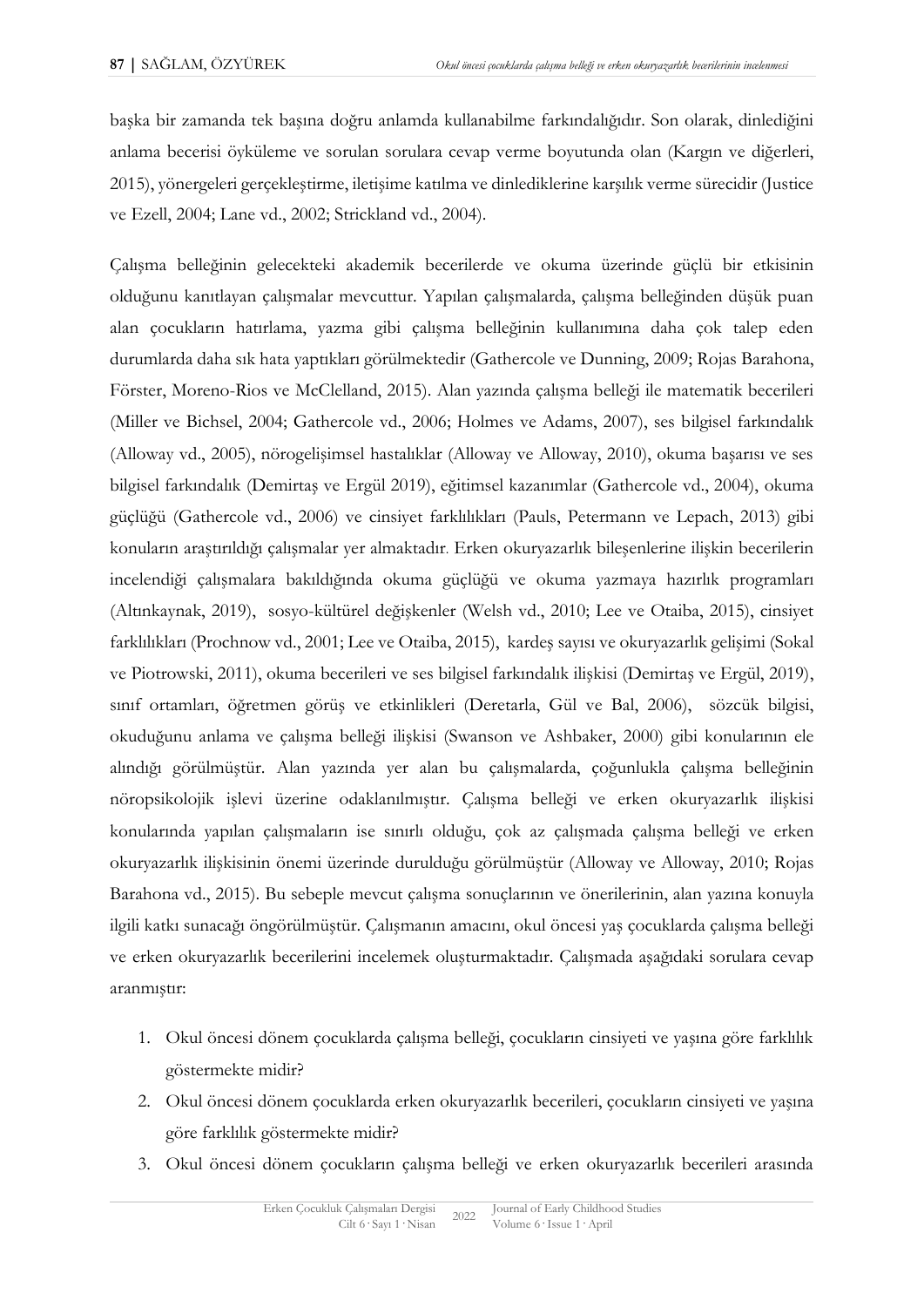anlamlı bir ilişki var mıdır?

# **YÖNTEM**

Bu bölümde çalışmanın modeli, çalışma grubu, veri toplama araçları, verilerin toplanması ve analizine ilişkin bilgilere yer verilmiştir.

### **Model**

Çalışma, bir durumu mevcut haliyle betimlemeye dayalı betimsel tarama modelerinden ilişkisel tarama modelinde tasarlanmıştır. Tarama modelleri, şu anda ve geçmiş bir zamana dilimde var olan bir durumu betimlemeyi hedefleyen çalışmalara uygundur (Karasar, 1999). Bu çalışmada, demografik bazı değişkenlere göre ölçüm puanları verilirken iki ölçüm seti arasında ilişki olup olmadığı ve varsa bu ilişkinin düzeyi ortaya konmaya çalışılmıştır.

# **Çalışma Grubu**

Çalışma grubu, kolay ulaşılabilir örnekleme yöntemiyle belirlenmeştir. Bu yöntemde, araştırmacının zamanı verimli kullanımına olanak tanımaktadır. Ordu İli'nde resmi okul öncesi eğitim kurumlarına devam eden çocuklardan rastlantısal olarak belirlenen ve araştırmaya katılım için veli onamı alınan 100 çocuk, çalışma grubunu oluşturmuştur. Çocukların %49'u kız, %51'i erkek; %70'i 5 yaşında ve %30'u 6 yaşındadır. %49'u tek çocuk, %42'si iki kardeş ve %9'u üç kardeş ve üzeri kardeşe sahiptir. Çocukların %67'si ilk, %29'u ortanca sırada doğmuştur. Annelerin %5'i 30 yaş altında, %48'i 30-34 yaşında, %40'ı 35-39 yaşında, %7'si 40-45 yaşında; babaların %27'si 30-34 yaşında, %64'ü 35-39 yaşında, %9'u 40-45 yaşındadır. Annelerin %30'u lise mezunu ve %70'i üniversite mezunu, babaların ise %26'sı lise mezunu ve %74'ü üniversite mezunudur.

### **Veri Toplama Araçları**

Veri toplanmada çocukların cinsiyeti ve yaşı gibi kişisel bazı bilgilerinin yer aldığı Kişisel Bilgi Formu, Okul Öncesi Çocuklar için Bellek Bataryası'nın Fonolojik Bellek Ölçeği ve Görsel Mekansal Bellek Ölçeği, Erken Okuryazarlık Becerileri Değerlendirme Aracı (EOBDA) kullanılmıştır.

**Okul Öncesi Çocuklar İçin Bellek Bataryası,** Obalı (2018) tarafından geliştirilmiştir ve 61-72 aylık çocuklarda çalışma belleği alt sistemleri olan fonolojik, görsel mekansal bellek ve anlamsal belleği değerlendirmek amaçlanmaktadır. Batarya, üç alt ölçek içermektedir. İlk iki alt ölçek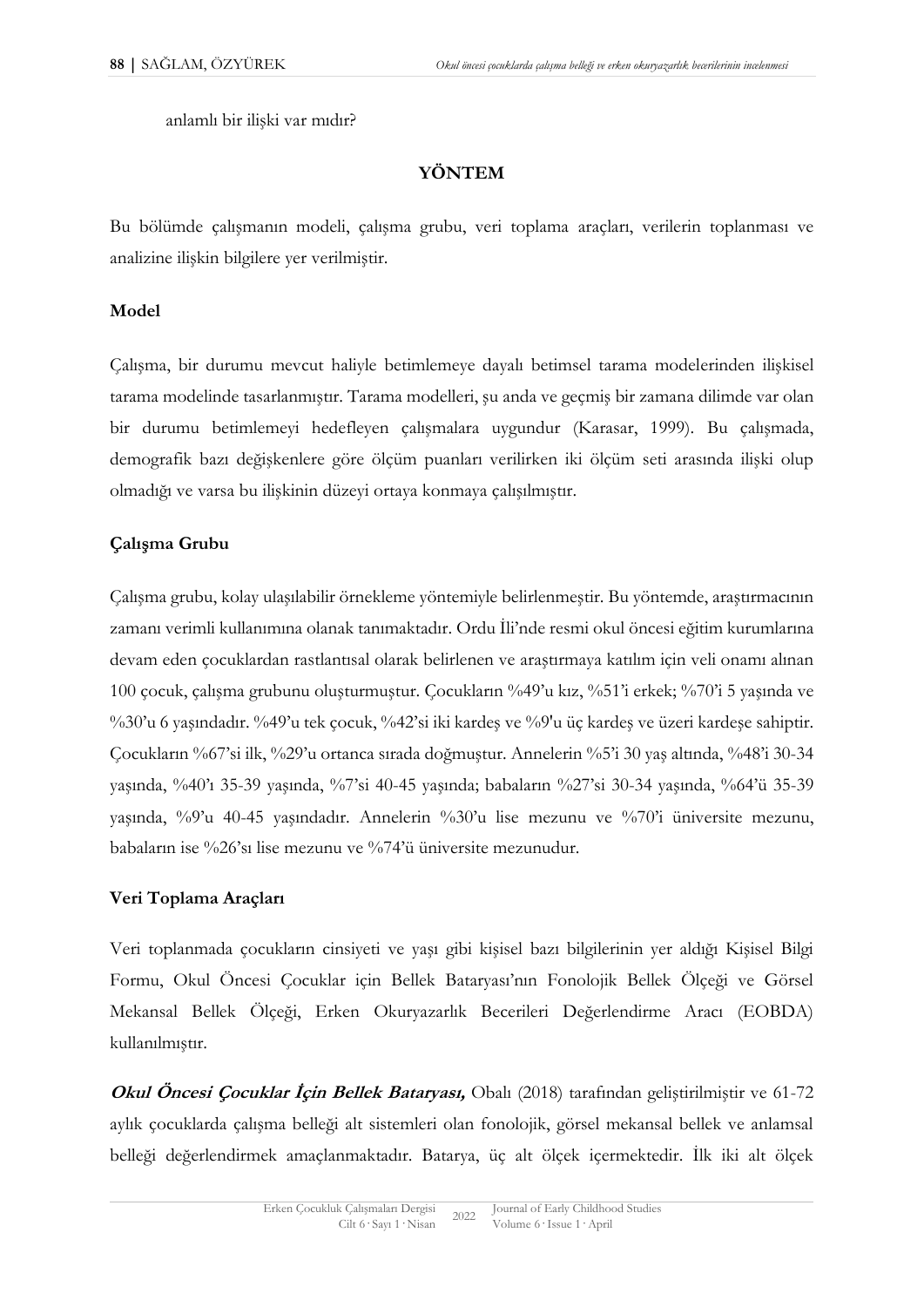çocukların çalışma belleği bölümlerinden fonolojik ve görsel mekansal belleği değerlendirmektedir. Üçüncü alt ölçek ise anlamsal belleği değerlendirmektedir. Bu çalışmada kullanılan Anlamsız Sözcük Tekrarı Değerlendirme Formu (fonolojik bellek) 21 adet anlamsız sözcükten oluşmaktadır. Araştırmacı anlamsız sözcüğü çocuğa söyler ve çocuktan o sözcüğü tekrar etmesini ister. Doğru tekrarlar 1 puan, yanlış tekrarlar 0 puan olarak kaydedilir. Çalışmada kullanılan Görsel Mekansal Bellek Ölçeği Değerlendirme Formu siyah-beyaz, renkli ve şekiller matrislerin yer aldığı üç alt testten oluşmaktadır. Her alt testte beş bölüm ve her bölümde on adet uygulama mevcuttur. Fonolojik Bellek Ölçeği Anlamsız Sözcük Tekrarı Alt Testi güvenirliği için hesaplanan KR-20 değeri 0,74, Görsel Mekansal Bellek Ölçeği Siyah Beyaz Matrisler Alt Testi Cronbach alfa güvenirlik katsayısı 0,91, Renkli Matrisler Alt Testi için 0,91 ve Şekilli Matrisler Alt Testi için 0,93 olarak bulunmuştur (Obalı, 2018). Bu çalışmada, farklı bir grupla çalışılması nedeniyle ölçeğin güvenirlik katsayısına bakılmıştır. Güvenirlik katsayısı Fonolojik Bellek Ölçeği için 0,72, Görsel Mekansal Bellek Ölçeği Siyah-Beyaz Matrisler alt boyutu için 0,84, Renkli Matrisler alt boyutu için 0,85, ŞekilliMatrisler alt boyutu için 0,82 ve toplam Görsel Mekansal Bellek Ölçeği için 0,93 olarak bulunmuştur.

**EOBDA,** okul öncesi dönem çocuklarında erken okuryazarlık becerilerini değerlendirmek amacıyla Karaman (2013) tarafından geliştirilmiştir. Ses bilgisel Farkındalık (5 faktör-53 madde), Yazı Farkındalığı (3 faktör-16 madde), Öyküyü Anlama (9 madde), Görselleri Eşleştirme (9 madde) ve Yazı Yazma Öncesi Becerileri Değerlendirme (9 madde) olarak beş alt test ve toplamda 96 madde içermektedir. Doğru cevaplar 1, yanlış cevaplar 0 şeklinde puanlanmakta, alt testlerden alınan puanlar yükseldikçe başarı seviyesinin de yükseldiği kabul edilmektedir. Alt ve üst %27'lik gruplarda yapılan ayırt edicilik analizleri sonucuna göre tüm maddelerin ayırt edici olduğu belirlenmiştir. Bu çalışmada elde edilen verilere göre yapılan güvenirlik analizlerinde Cronbach Alfa güvenirlik katsayısı EOBDA Ses Bilgisel Farkındalık Becerilerinin Değerlendirilmesi toplam için 0,96, Yazı Farkındalığı için 0,81, Öyküyü Anlama için 0,79, Görselleri Eşleştirme için 0,75 ve Yazı Yazma Öncesi Becerileri Değerlendirme için 0,72 olarak bulunmuştur.

### **Verilerin Toplanması**

Çalışma 2019-2020 öğretim yılında, Ordu ili şehir merkezindeki okul öncesi eğitim kurumlarına yürütülmüştür. Öncelikle ölçek sahiplerinden kullanım izni, Karabük Üniversitesi Sosyal ve Beşerî Bilimler Etik Kurulu etik izni ve Ordu İli Valilik Olur'u alınmıştır. Okul yönetimi ve öğretmenlerle tanışılıp çalışma hakkında bilgi verildikten sonra, velilere gönüllü onam formu gönderilmiştir. Çalışma için onay veren velilerin çocuklarına, okuldaki günlük eğitim rutinlerini aksatmayacak bir zaman diliminde ölçekler uygulanmıştır. Ölçekler çocukla uygun iletişimin sağlanabileceği bir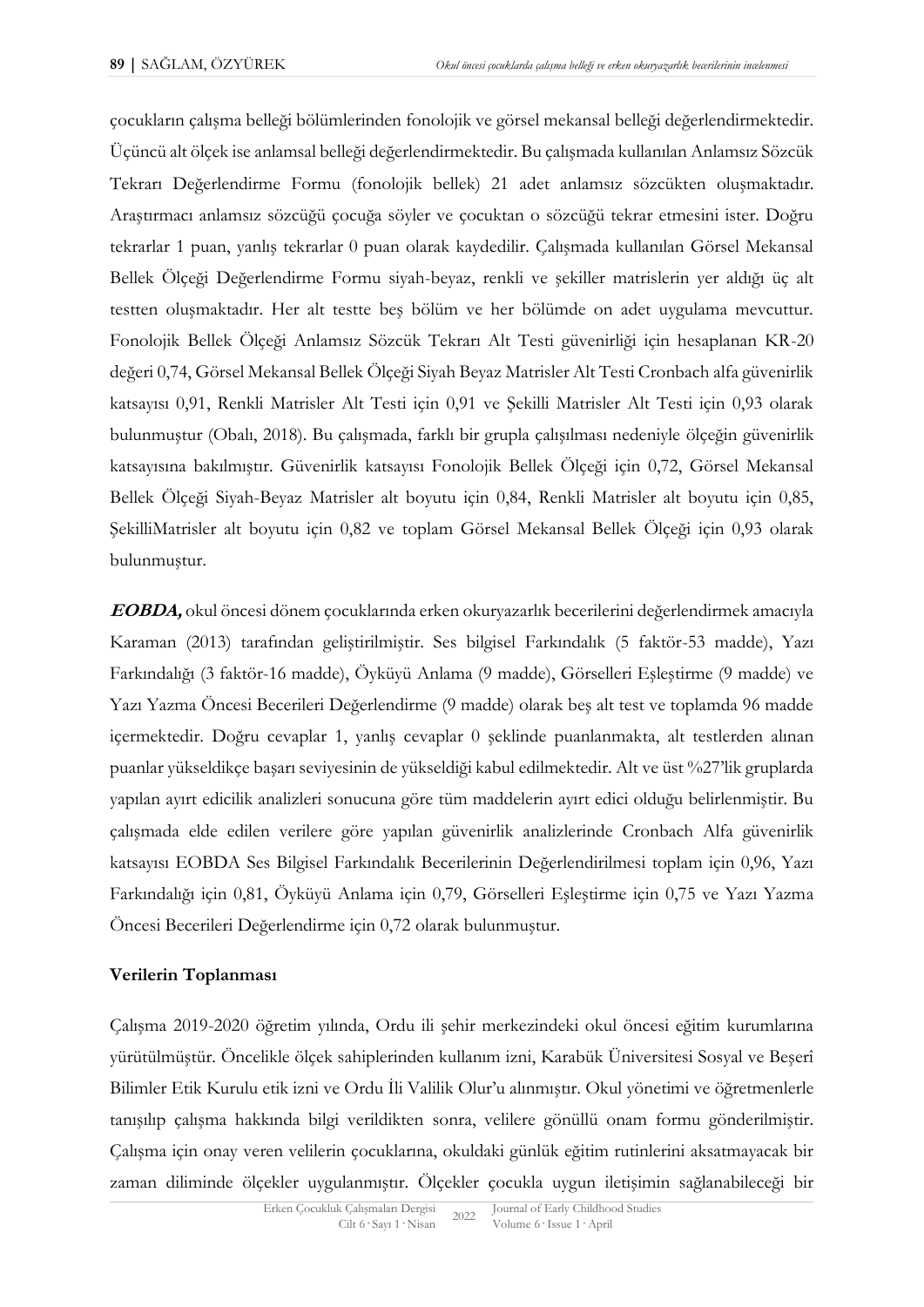ortamda her çocuk için bireysel olarak uygulanmıştır. Testler her çocuğa yaklaşık 45 dakikada uygulanmıştır.

### **Verilerin Analizi**

Verilerin analizinde hangi testlerin kullanılabileceğinin belirlenmesi amacıyla puan dağılımlarının normal olup olmadığı Kolmogorow Simirnov Testi ile incelenmiş, anlamlılık değeri p<0,05 bulunmuştur. Ayrıca basıklık ve çarpıklık değerlerinin ±2 aralığında olmadığı, histogram grafiklerininde tek tepeli bir yapı oluşmadığı ve Q-Q plot grafiklerindeki dağılımın normal olmadığı görülmüştür. Tüm bu değerlendirmelerin sonucunda verilerin normal dağılımdan gelmediğine karar verilmiş, analizlerde parametrik olmayan testlerden Mann Whitney U (MWU) ve Kruskal Wallis-H (KWH) testleri, Spearman Brown Korelasyon Katsayısı kullanılmıştır. Değişkenler ve ölçek puanları arasında fark olması durumunda, farkın kaynağının belirlenmesinde Post-Hoc çoklu karşılaştırmalı testlerden Tukey Testi kullanılmıştır.

### **BULGULAR**

Bu bölümde, örneklem grubunda yer alan çocukların Çalışma Belleği ve EOBDA puanları analiz sonuçlarına yer verilmiştir. Tablo 1'de çocukların cinsiyetine ve Tablo 2'de yaşlarına göre Çalışma Belleği puanları analiz sonuçları sunulmuştur.

|                               | Cinsiyet         | n  | x     | S     | z        |          |
|-------------------------------|------------------|----|-------|-------|----------|----------|
| Fonolojik Bellek Ölçeği       | $K_{1Z}$         | 49 | 16,85 | 3,50  | $-1,499$ | 0,134    |
|                               | Erkek            | 51 | 18,13 | 3,14  |          |          |
| Görsel Mekansal Bellek Ölçeği | $K_{1Z}$         | 49 | 29,73 | 14,82 | $-3,101$ | $0,002*$ |
|                               | Erkek            | 51 | 37,84 | 14,09 |          |          |
| Siyah Beyaz Matrisler         | K1z              | 49 | 12,04 | 5,31  | $-3,527$ | $0,000*$ |
|                               | Erkek            | 51 | 15,76 | 5,06  |          |          |
| Renkli Matrisler              | K <sub>1</sub> z | 49 | 9,02  | 5,31  | $-2,565$ | $0,010*$ |
|                               | Erkek            | 51 | 11,60 | 5,54  |          |          |
| Sekilli Matrisler             | K1z              | 49 | 8.67  | 4,95  | $-2,020$ | $0,043*$ |
|                               | Erkek            | 51 | 10,47 | 4,89  |          |          |

Tablo 1. Cinsiyete göre çalışma belleği puanları MWU testi sonuçları

Tablo 1'de görüldüğü gibi, çocukların cinsiyetine göre Görsel Mekansal Bellek Ölçeği toplam puanı ve alt boyutları olan Siyah Beyaz Matrisler, Renkli Matrisler ve Şekilli Matrisler puanları arasındaki fark manidardır (p<0,05). Kızların puanları (x=29,73; 12,04; 9,02; 8,67), erkeklerin puanlarından (x̄=37,84; 15,76; 11,60; 10,47) daha düşüktür. Ancak cinsiyet ile Fonolojik Bellek Ölçeği puanları arasında manidar bir fark yoktur (p>0,05).

Talo 2'de çalışma belleği ve EOBDA puanları korelasyon analizi sonuçları sunulmuştur.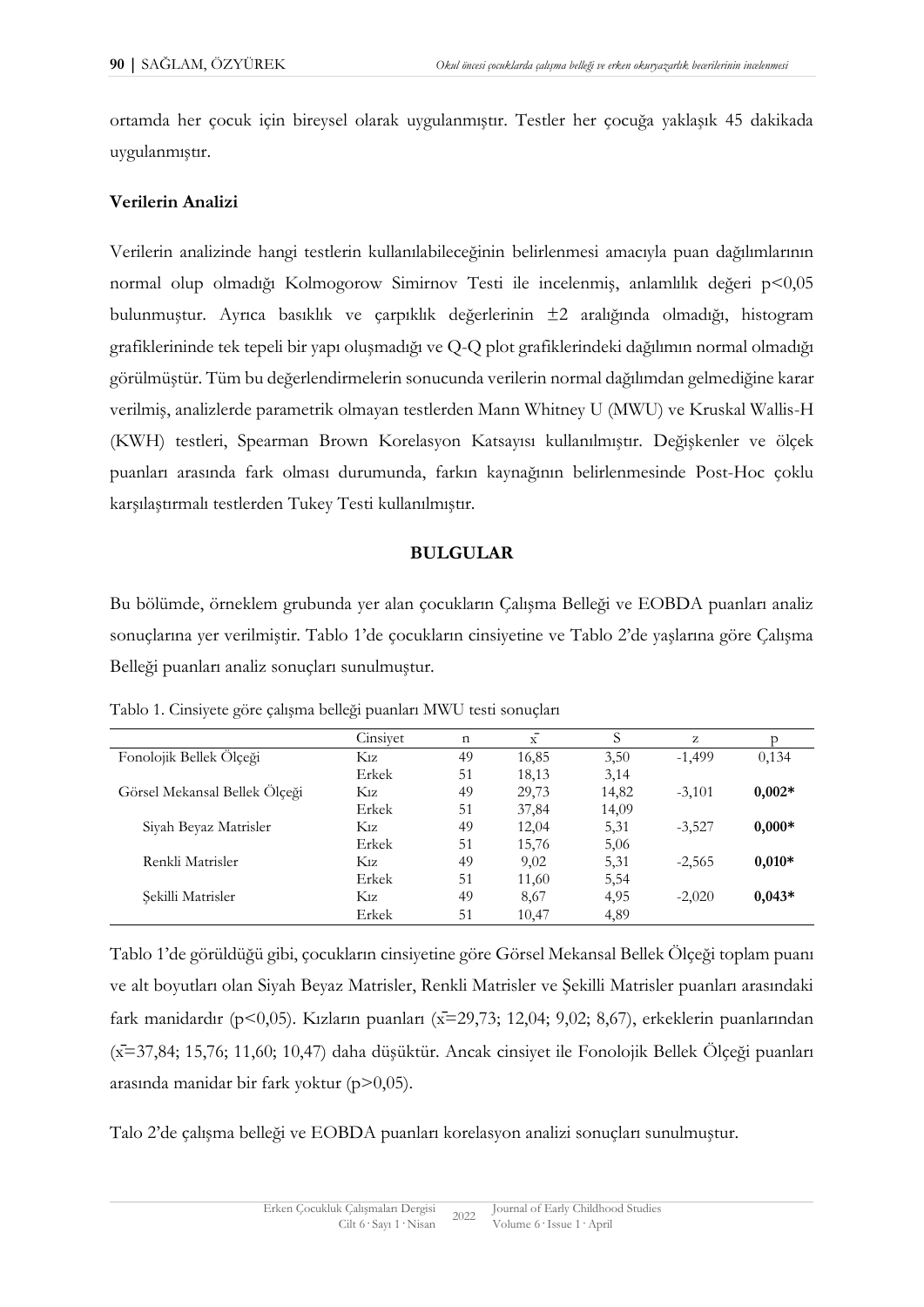|                            |                                          | <b>EOBDA</b>         |                  |                          |                                   |          |  |  |
|----------------------------|------------------------------------------|----------------------|------------------|--------------------------|-----------------------------------|----------|--|--|
| Calışma Belleği            | Ses Bilgisel<br>Farkindalik<br>Bec. Değ. | Yazı<br>Farkındalığı | Öyküyü<br>Anlama | Görselleri<br>Eslestirme | Yazı<br>Yazma Oncesi<br>Bec. Değ. |          |  |  |
| Fonolojik<br><b>Bellek</b> | $\mathbf{r}$                             | 0,544                | 0.287            | 0,318                    | 0,215                             | 0.346    |  |  |
| Ölçeği                     | $\mathsf{p}$                             | $0,000*$             | $0,004*$         | $0,001*$                 | $0,032*$                          | $0,000*$ |  |  |
| Görsel<br>Mekansal         | $\mathbf r$                              | 0,608                | 0,359            | 0,485                    | 0,245                             | 0,468    |  |  |
| Bellek Ölçeği              | $\mathsf{p}$                             | $0,000*$             | $0,000*$         | $0,000*$                 | $0,014*$                          | $0,000*$ |  |  |
| Sivah<br>Beyaz             | $\mathbf{r}$                             | 0,606                | 0.377            | 0.457                    | 0,288                             | 0,470    |  |  |
| Matrisler                  | p                                        | $0,000*$             | $0,000*$         | $0,000*$                 | $0,004*$                          | $0,000*$ |  |  |
| Renkli Matrisler           | $\mathbf{r}$                             | 0,585                | 0,356            | 0.495                    | 0,215                             | 0,473    |  |  |
|                            | p                                        | $0,000*$             | $0,000*$         | $0,000*$                 | $0,032*$                          | $0,000*$ |  |  |
| $\mathbf r$                |                                          | 0,503                | 0,274            | 0,378                    | 0,150                             | 0,325    |  |  |
| Sekilli Matrisler          | p                                        | $0,000*$             | $0,006*$         | $0,000*$                 | 0,137                             | $0,001*$ |  |  |

|  |  |  | Tablo 2. Çalışma belleği ve EOBDA puanları Spearman Brown korelasyon analizi sonuçları |  |
|--|--|--|----------------------------------------------------------------------------------------|--|
|  |  |  |                                                                                        |  |

Tablo 2'ye göre, Görsel Mekansal Ölçeği Şekilli Matrisler alt boyutu ve EOBDA Görsel Eşleştirme alt boyutu dışında diğer tüm Çalışma Belleği ve EOBDA alt boyutları arasındaki ilişki pozitif yönlü ve manidardır. Fonolojik Bellek Ölçeği, Görsel Mekansal Bellek Ölçeği, Siyah Beyaz Matrisler, Renkli Matrisler ve Şekilli Matrisler ile EOBDA Ses Bilgisel Farkındalık alt boyutu arasındaki ilişki (r=0,544, r=606, r=585, r=503) üst düzeydedir. Diğer boyutlar arası ilişkiler, genel olarak orta veya düşük düzeydedir. Buna göre, çocukların Fonolojik Bellek Ölçeği ve Görsel Mekansal Bellek Ölçeği puanlarını kapsayan çalışma belleği puanları arttıkça EOBDA alt boyut puanları da artmakta veya çocukların çalışma belleği puanları azaldıkça EOBDA alt boyut puanları da azalmaktadır. Özellikle çalışma belleği ve ses bilgisel farkındalık düzeyi arasındaki ilişki yüksek düzeydedir.

Mevcut çalışmanın diğer bulgularına bakıldığında, çocukların yaşına göre Fonolojik Bellek Ölçeği ve Görsel Mekansal Bellek Ölçeği puanları arasındaki farkın, yaş ve cinsiyete göre EOBDA alt boyut puanları arasında farkın manidar olmadığı saptanmıştır (p>0,05).

### **SONUÇ ve TARTIŞMA**

Bu çalışmada okul öncesi dönem eğitimine kayıtlı 5-6 yaş arasındaki çocukların çalışma belleği becerileri ve erken okuryazarlık becerilerinin ilişkisini incelemek amaçlanmıştır. Çalışma belleği ve erken okuryazarlık konusu, oldukça kapsamlı bir konudur. Okul öncesi yıllardan itibaren üzerinde durulması gerektiği alan yazında vurgulanmaktadır. Bu bölümde çalışmanın alt amaçları doğrultusunda elde edilen sonuçlar sunularak tartışılmıştır.

Yapılan bu çalışmada çocukların cinsiyetine göre çalışma belleği becerileri arasındaki fark incelendiğinde erkeklerin Görsel Mekansal Bellek Ölçeği puanlarının kızların puanlarından daha yüksek olduğu belirlenmiştir. Mevcut çalışmayı destekler benzer sonuçlar alan yazında görülmektedir. Lejbak ve arkadaşları (2011) sözel ve uzamsal çalışma belleği görevlerini inceledikleri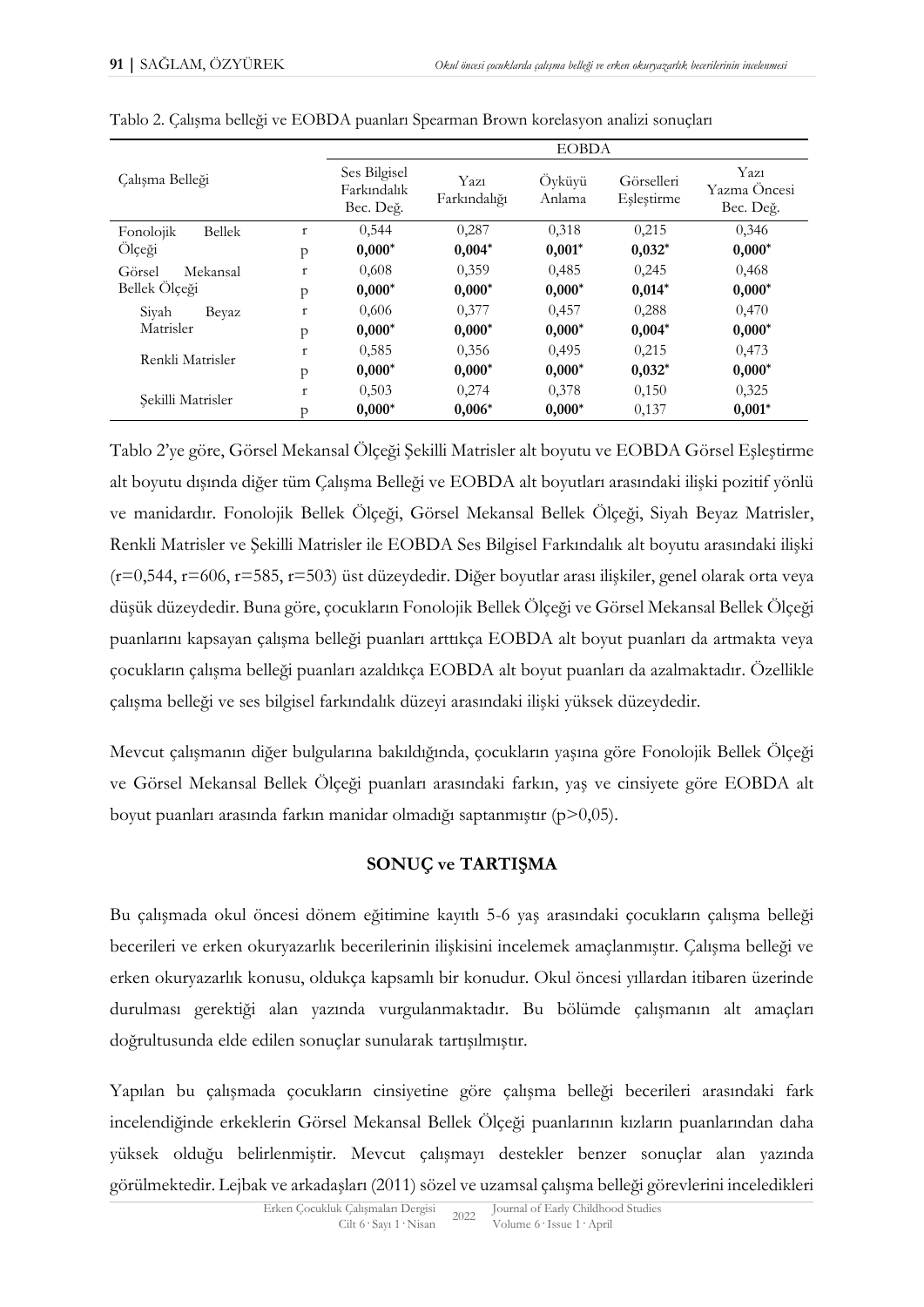çalışmalarında, erkeklerin uzamsal çalışma belleği görevlerinde kadınlardan daha avantajlı olduklarını belirtmişlerdir. Pauls ve arkadaşları (2013) yaş ve cinsiyetin bir olayı bağlamıyla birlikte hatırlamayı içeren episodik bellek (Ece, Öner ve Gülgöz, 2020) ile görsel mekânsal çalışma belleği üzerine etkilerini araştırdıkları çalışmalarında, erkeklerin görsel mekânsal çalışma belleğinde kadınlardan daha yüksek performans gösterdiklerini bulmuşlardır. Bu bulgular, mevcut çalışmanın bulgularını destekler niteliktedir.

Yüzyılı aşkın bilimsel araştırmaya rağmen, özellikle çalışma belleği ile ilgili cinsiyet farklılıklarını ele alma konusunda çok az ilerleme kaydedilmiştir. Cinsiyet faktörü çalışma belleği üzerinde farklılıklara sebep olsa da performansa bakıldığında anlamlı farklılık göstermemektedir (Hill vd., 2014). Bazı çalışmalarda, sözel çalışma belleği görevleri sırasında cinsiyetler arasında önemli bir performans farkı olmadığı ve anlamlı farklılıkların daha çok nörofonksiyonel görevlere dair olduğu bulunmuştur (Speck vd.,2000; Kaufman, 2007; Lejbak vd., 2011). Oliver ve arkadaşları (2000) çalışma belleği ile beynin işlevsel organizasyonları üzerinde cinsiyet farklılıklarını araştırdıkları çalışmalarında, problem çözme stratejileri veya nörogelişimde cinsiyet farklılıklarının olduğunu belirtmişlerdir. Benzer bir sonuca Kaufman, (2007) ve Lejbak ve arkadaşları (2011) tarafından da ulaşıldığı görülmektedir. Kaufman, (2007) çalışma belleğinin cinsiyet farklılıklarını belirlemek için mekânsal ve sözel çalışma belleği testleri kullandığı çalışmasında, mekânsal veya sözel çalışma belleğinde cinsiyet faktörü ile anlamlı farklılık bulunmadığını belirtmiştir.

Alan yazına bakıldığında, çalışma belleği görevlerini içeren basamakların daha çok beynin işlevsel fonksiyonları ile ilişkili tutulduğu görülmektedir. Mevcut çalışmanın amacı, çalışma belleği becerilerinin erken okuryazarlık becerileri ile ilişkisini araştırmak olduğundan elde edilen bulgular alan yazında elde edilen bulgularla birebir örtüşmemektedir. Bunun nedenlerinden biri, alan yazındaki diğer çalışmalardan farklı olarak çalışma grubunun okul öncesi çocuklar olması olabilir.

Çalışmanın diğer bir sonucu, Fonolojik Bellek performansının cinsiyete göre farklılaşmadığını göstermektedir. Bu sonuçlardan farklı olarak Pauls ve arkadaşları (2013) çalışmalarında Fonolojik Bellek performanslarında kadınların erkeklerden daha yüksek düzeyde performans gösterdikleri sonucuna ulaşmışlardır. Gathercole ve arkadaşları (2006) 4-11 yaş arası çocuklarda sözel ve görsel kısa süreli bellek ve çalışma belleğinin yapısını araştırdıkları çalışmalarında cinsiyet ile ilgili görevlerin hiçbirinde bir fark bulunmadığı sonucuna ulaşmışlardır. Gathercole ve arkadaşları (2004) 13-15 yaşlarında olan erkek ergenlerin görsel mekânsal bellek bölümünü ölçen üç testten ikisinde kızlara kıyasla yüksek performans gösterdiklerini belirlemişlerdir. Alanyazına bakıldığında görsel mekânsal çalışma belleğinin genellikle matematik becerileri ile ilişkilendirildiği görülmüştür (Holmes ve Adams, 2007; Miller ve Bichsel, 2004).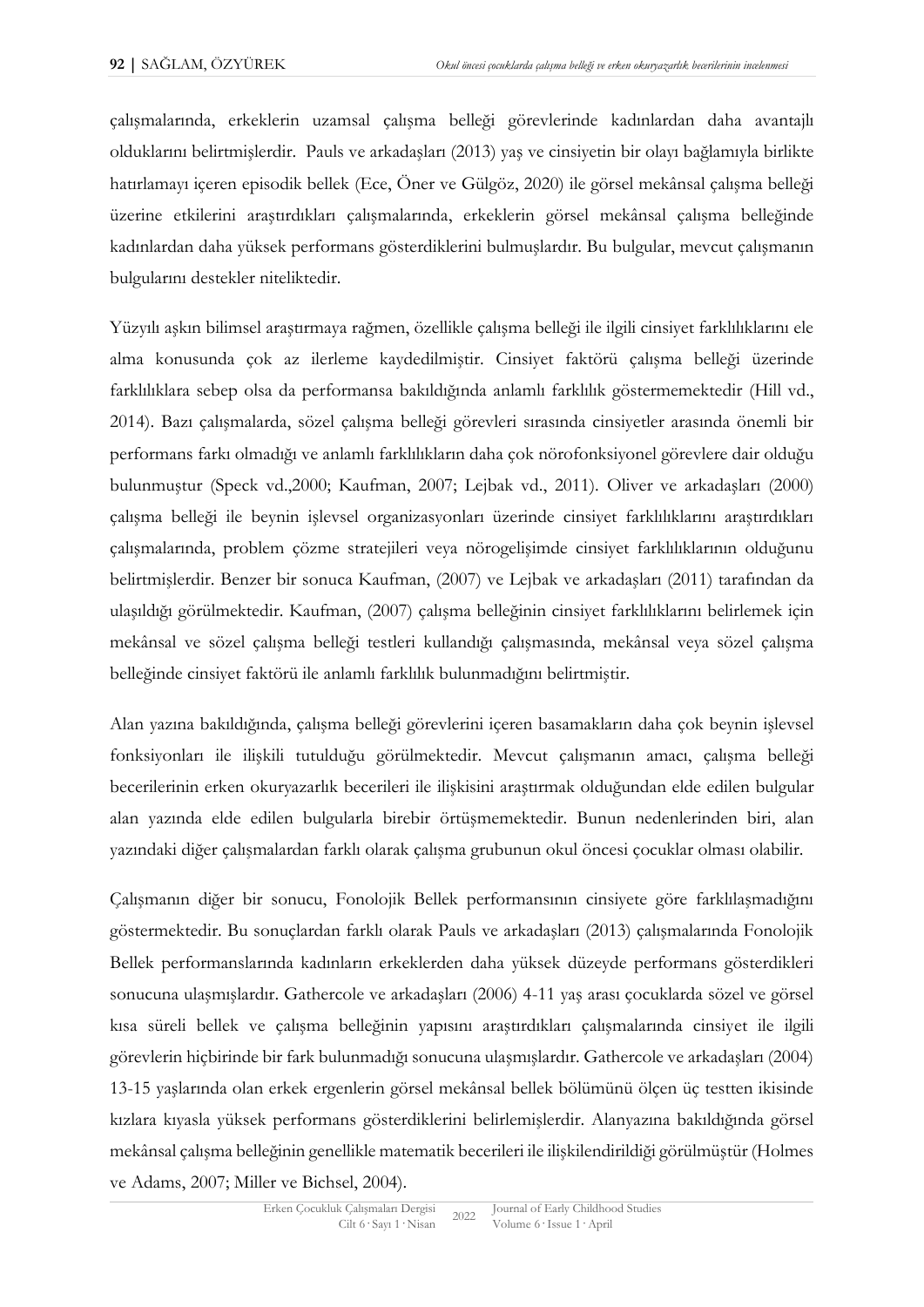Gathercole ve arkadaşları (2006) 4-11 yaş arası çocuklarda sözel ve görsel uzamsal bellek ve çalışma belleğinin yapısını araştırdıkları çalışmalarında çalışma belleği becerilerinin yaşla birlikte gittikçe arttığını, bununla birlikte çalışma belleği becerilerinin 4 yaşına kadar sabit olduğunu belirtmişlerdir. Gathercole ve arkadaşları (2004) okul öncesi dönemden başlayarak 12 yaşına kadar bir gelişim gösterdiği, 12 yaşından sonra bu gelişimin yavaşladığı ve 15 yaşına gelindiğinde çalışma belleği performansının yetişkin düzeyine ulaştığını belirtmişlerdir. Akoğlu ve Acarlar (2014), dil gelişimi bozukluğu bulunan ve normal gelişen çocukların karmaşık sözdizimini anlama becerileriyle sözel çalışma belleği arasında bulunan bağlantıları incelemiştir. Araştırma sonuçlarına göre kronolojik yaş, zekâ yaşı ve ortalama sözce uzunluğunun sözel çalışma belleğiyle ilişkili olduğu saptanmıştır. Mevcut çalışmada yaş değişkeninde anlamlı farklılıklar bulunmamasının sebebinin yaş gruplarının birbirine yakın olmasından kaynaklandığı düşünülmektedir.

Erken okuryazarlık becerileri, çocukların cinsiyetine göre istatiksel açıdan anlamlı farklılık göstermemektedir. Alan yazında mevcut çalışmanın bulgusunu destekleyen benzer çalışmalar yer almaktadır. Sokal ve Piotrowski (2011) kardeş okuryazarlığı etkisini en az iki çocuğu olan ailelerde incelemişler ve cinsiyet değişkeninin anlamlı farklılıklar göstermediğini ifade etmişlerdir. Bu bulgu mevcut çalışmanın bulgusunu destekler niteliktedir. Below ve arkadaşları, (2010), anaokulundan 5. sınıfa kadar okuryazarlık performanslarını cinsiyete göre inceledikleri araştırmalarında anaokulunda kızların erkeklerden daha iyi puanlar aldığını, fakat bu puanın küçük olduğunu ve ilerleyen kademelerde cinsiyetler arası okuryazarlık becerileri farkının azaldığını ifade etmişlerdir. Prochnow ve arkadaşları, (2001) erkek çocukların sürekli olarak kızlardan daha düşük bir başarı elde ettikleri bulgularına dayanarak erken okuryazarlık başarısı ve cinsiyet üzerine yaptıkları boylamsal çalışmalarının sonucunda, kız ve erkek çocukların puanlarının üç yıllık bir süre boyunca önemli derecede farklılaşmadığını ifade etmektedirler. Harper ve Pelletier, (2007), anadili İngilizce olan ve İngilizceyi öğrenen çocuklara erken okuma yeteneği testi yapmışlardır. Sonuçlara göre erken okuma becerisinde cinsiyet ve dil değişkenleri açısından anadili İngilizce olanlar arasında farklılıkların belirgin olmadığını belirtmişlerdir. Ancak anadili İngilizce olan çocukların İngilizce'yi sonradan öğrenen çocuklara göre alfabe ve kelime anlam bilgisi gibi alt testlerde daha yüksek puan aldıklarını ifade etmişlerdir. Erken okuryazarlık performansının cinsiyet faktörüne göre farklılık gösterdiği bulgulara sahip araştırmalara da rastlanmıştır. Bu araştırmalarda, cinsiyet faktörünün erken okuryazarlık performasını doğrudan etkilediği vurgulanmamıştır. Cinsiyetle birlikte diğer demografik faktörlerin de etkisiyle performanslarda farklılıklar olduğu görülmektedir. Lee ve Otaiba (2015), sosyoekonomik durum ve cinsiyet farklılıklarını erken okuryazarlık becerileriyle inceledikleri araştırmalarında 462 anaokulu çocuğu ile çalışmışlardır. Araştırmada, her iki cinsiyetteki düşük sosyoekonomik düzeye sahip çocukların alfabe bilgisi, ses bilgisel farkındalık ve heceleme becerileri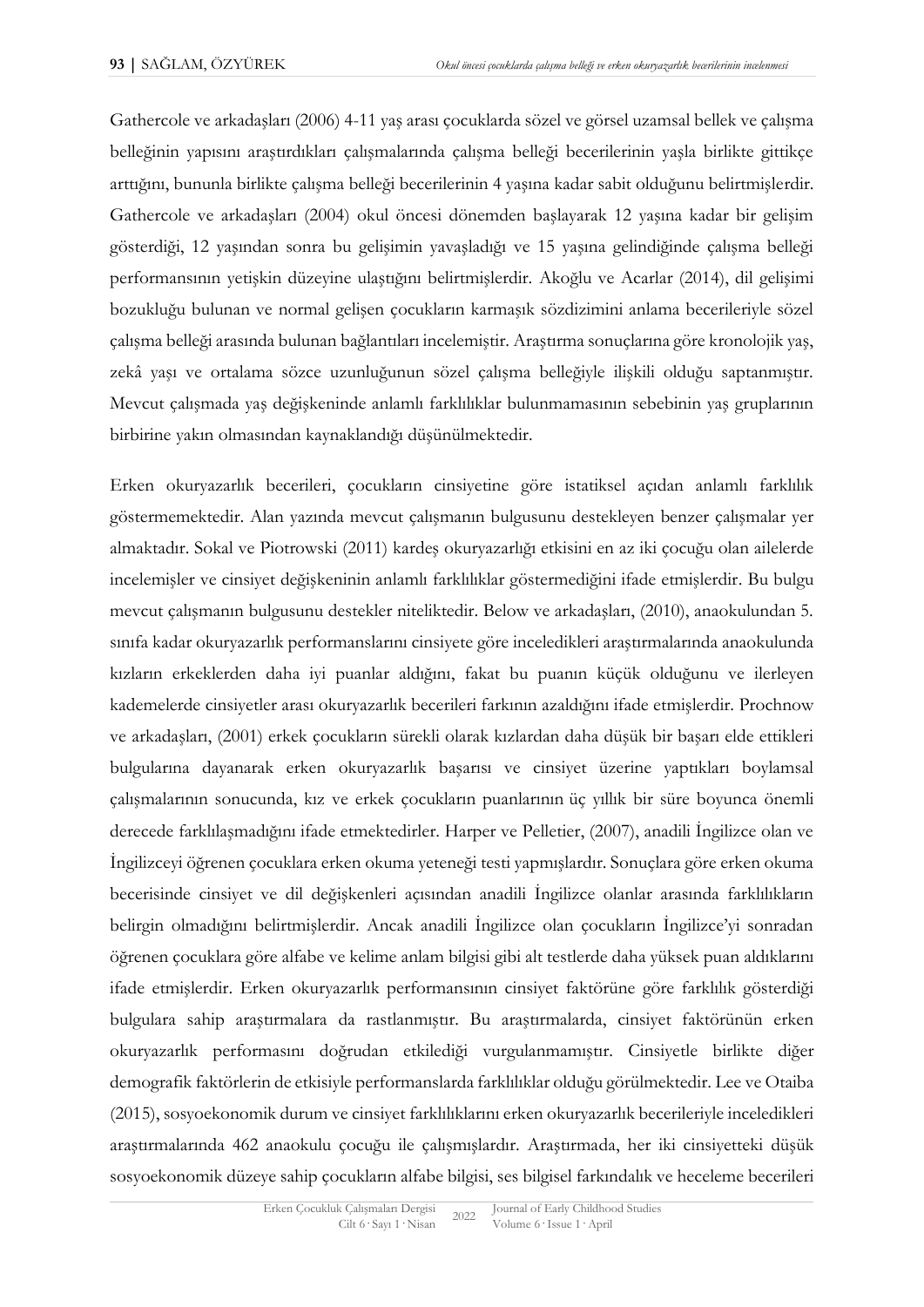yüksek sosyoekonomik düzeye sahip kız çocuklarına göre daha düşük bulunmuştur. Alfabe bilgisi ve yazı yazma açısından sosyoekonomik düzeyi çok düşük olan hanelerden gelen çocuklar ile alfabe bilgisinde düşük sosyoekonomik haneden gelen çocuklar arasında kız çocukları daha avantajlı puan almışlardır. Alan yazındaki bulgular, tutarlılık yönünden düşünüldüğünde, cinsiyet faktörünün erken okuryazarlık becerilerinde belirleyici bir faktör olmadığını düşündürebilir.

Çocukların yaşı ile EOBDA alt boyut puanları arasında anlamlı farklılık tespit edilmemiştir. Bu bulgunun mevcut çalışmanın yaş grubunun birbirinden farklılaşmamasından kaynaklı olduğu düşünülmektedir. Mevcut araştırmanın çalışma grubunun %70'i 5 yaşında ve %30'u 6 yaşındadır. Dolayısıyla çalışma grubunun çoğunluğunu aynı yaş grubu çocuk oluşturması sebebiyle ayrıca gelişimsel olarak benzer özellikler göstermeleri, bulguların anlamlı düzeyde farklılaşmamasına sebep olduğu düşünülmektedir. Alan yazında, mevcut çalışmanın bulgularından dolaylı olarak farklılaşan bulgulara rastlanmaktadır. Yazı yazma becerisi erken okuryazarlık kavramının içerisinde yer alan bir bileşendir. Yıldız ve meslektaşları (2015) 3-5 yaş arasındaki 96 çocuğun yazı gelişimini inceledikleri araştırmalarında, yaşın ilerlemesiyle birlikte çocukların karalamalarının harfe benzer olduğunu ve hatta beş yaşına gelindiğinde harflerin birleşimiyle oluşan hecelere benzer çizimlerin olduğunu belirtmiştir. Sosyoekonomik düzey bakımından incelendiğinde, alt sosyoekonomik düzeyden çocuklar rastgele harf oluşturma aşamasında iken, orta ve üst sosyoekonomik düzeyden çocukların seslerle ilişkilendirerek yazma aşamasında olduğu görülmüştür. Özellikle üst sosyoekonomik düzeyden çocuklar arasında, rastgele harf oluşturma aşamasında öğrencilerin olmadığı gözlemlenmiştir. Bu durum sosyoekonomik düzeyin yazı algısını etkilediğinin göstergesi olabilir. Alan yazında erken okuryazarlık ve yaş ile ilgili değişkenlere bakıldığında genellikle ailenin kitap okuması, okul öncesi eğitimin etkileri, çocukların evde erken okuryazarlık deneyimleri, okuryazarlık programları gibi etkenlerin boylamsal olarak incelendiği görülmüştür. Ayrıca bu değişkenlerin erken okuryazarlık becerileri açısından, okula girişte çocukların lehine sonuçlar verdiği görülmüştür (Altınkaynak, 2019; Gül ve Bal, 2006).

Çalışmada çocukların çalışma belleği ile EOBDA alt boyut puanları arasındaki farka bakıldığında Görsel Mekansal Bellek Ölçeği Şekilli Matrisler alt boyutu ve EOBDA Görsel Eşleştirme alt boyutu dışındaki tüm ölçeklerin alt boyutları arasında pozitif yönlü ve manidar bir ilişki saptanmıştır. Özellikle Çalışma Belleği bileşenlerini içeren Görsel Mekansal Bellek Ölçeği ve Fonolojik Bellek Ölçeği ile EOBDA Ses bilgisel Farkındalık alt boyutu arasındaki ilişki yüksek düzeyde bulunmuştur. Diğer alt boyutlar arasındaki ilişki genel olarak orta ve düşük düzeyde bulunmuştur. Buna göre, çocukların Fonolojik Bellek ve Görsel Mekansal Bellek Ölçek puanlarını kapsayan Çalışma Belleği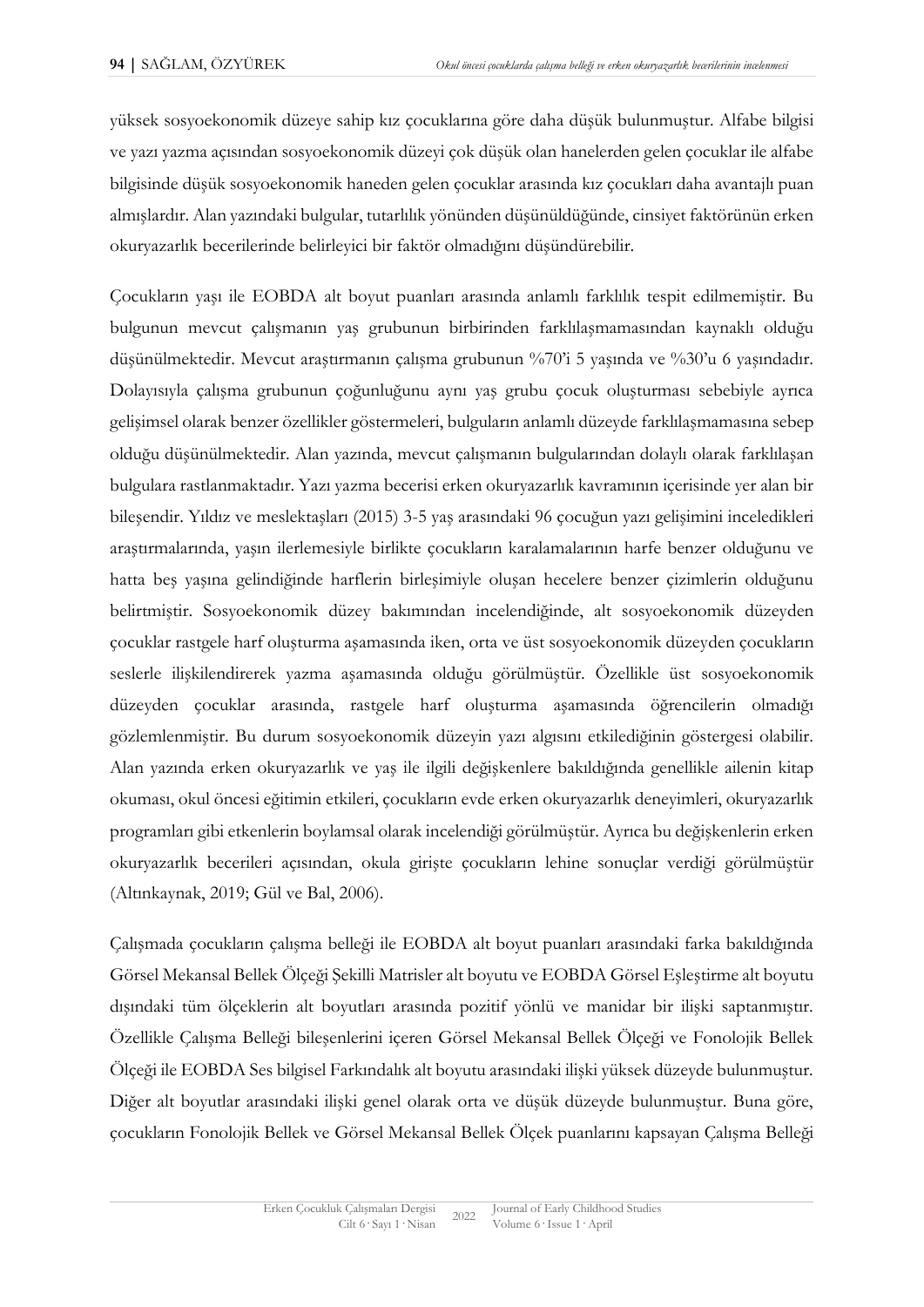puanları arttıkça EOBDA alt boyut puanları da artmakta ya da Çalışma Belleği puanları azaldıkça EOBDA alt boyut puanları da azalmaktadır.

Alan yazındaki yapılan çalışmalar (Swanson ve Ashbaker, 2000; Welsh vd., 2010), ilk okuryazarlığın ortaya çıkmasında çalışma belleğinin kilit bir noktada olduğunu belirtmektedir. Dil becerileri ve çalışma belleği arasındaki ilişkinin daha yakından incelenmesi, okul öncesi çocuklarda çalışma belleğinin yazı farkındalığı, ses bilgisel farkındalık, kelime dağarcığı gelişimi, okuduğunu anlama gelişimi ve erken okuma ile önemli ölçüde ilişkili olduğunu göstermektedir (Welsh vd., 2010). Bu bulgular mevcut çalışmanın bulgularını destekler niteliktedir. Çalışma belleği alan yazında okuma ve matematik becerileriyle yüksek derecede ilişkili olan bir faktör olarak ele alınmıştır. Okuryazarlık kavramı şüphesiz ki okuma becerisi içerisinde yer alan bir faktördür. Gathercole ve arkadaşları (2006), 6-11 yaşları arasında okuma güçlüğü yaşamakta olan çocukların çalışma belleği ile okuma ve matematik becerileri, akıcı zeka, sözel yetenekler, kısa süreli bellek ve ses bilgisel farkındalık becerileri arasındaki ilişkileri inceledikleri araştırmalarında, okuma güçlüğünün derecesinin çalışma belleği, dil ve ses bilgisel farkındalık becerileri ile anlamlı şekilde ilişkili olduğunu bulmuşlardır. Aynı zamanda matematik becerilerindeki zayıflık da çalışma belleğiyle ilişkili bulunmuştur. Alloway ve Alloway (2010) çalışma belleğinin zekâ ve öğrenme üzerinde olan etkilerini araştırdıkları çalışmalarında çalışma belleği becerilerinin okuryazarlık ve aritmetik beceriler için en iyi yordayıcısı olduğu sonucuna ulaşmışlardır.

Mevcut çalışmanın kuramsal çerçeve bölümünde bahsedildiği gibi erken okuryazarlık kavramı içerisinde birçok bileşeni barındıran bir kavramdır. Gathercole ve arkadaşları, (2004) görsel mekânsal çalışma belleğinin okuduğunu anlamadaki sonuçları arasında ilişki olduğunu ifade etmektedirler. Bourke ve arkadaşları (2014), 5 yaşındaki çocuklarda görsel mekânsal çalışma belleği ve yazma becerilerinin birbiri ile ilişkili olduğunu belirtmektedirler. Woodrome ve Johnson'a (2009) göre, özellikle çocuk okumaya ve yazmaya başladığında, sonraki kod çözme için gereken harfleri tanır. Bu durum, çocukların harfleri ve sembol tanımayı görsel olarak ayırdıkları ve başka durumlarda da kullandıklarını gösterdiklerini ifade etmektedir. Gade, Zoelch ve Seitz-Stein (2017), okul öncesi dönemde görsel mekansal çalışma belleğini inceledikleri araştırmalarında, çalışma belleğinin sadece akademik yeteneklerin kazanılmasında değil öğrenme güçlüklerinde de önemli olduğunu ve bellek eğitiminin, akademik başarıdaki kısıtlamaların üstesinden gelmek için en uygun yol olarak göründüğünü belirtmişlerdir. Tüm bu bulgular mevcut çalışmanın bulguları ile paralellik göstermektedir.

Mevcut çalışmanın kilit noktası olan sonucu fonolojik çalışma belleği ile ses bilgisel farkındalık becerilerinin birbiriyle yüksek düzeyde ilişkili olmasıdır. Alan yazında bu bulgularımızı destekler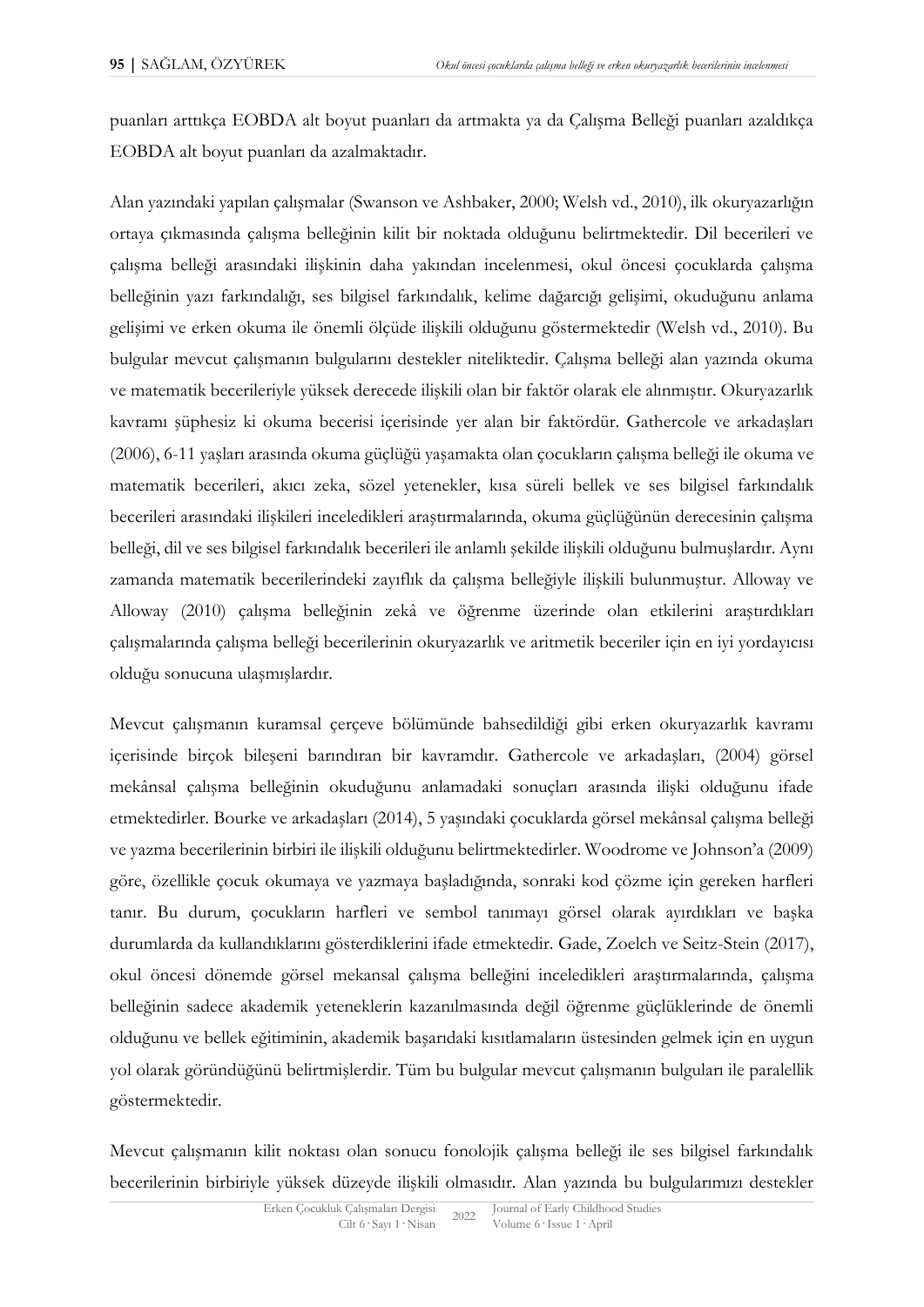nitelikte çalışmalar mevcuttur. Alloway ve arkadaşları (2005), fonolojik hafızanın 4-5 yaş arası çocuklarda ses bilgisel farkındalık ile orta düzeyde bir korelasyon gösterdiğini bulmuşlardır. Demirtaş ve Ergül (2019), okumada başarılı olan 35 ve başarısız olan 35 ilkokul birinci sınıf öğrencisinin ses bilgisel farkındalık, hızlı otomatik isimlendirme ve çalışma belleği performanslarını değerlendirmiştir. Çalışma sonunda okuma başarısı düşük olan öğrencilerin her üç alanda da normal okuma başarısına sahip akranları kadar başarılı olmadığı bulunmuştur. Ayrıca her iki grubun da sözcük okuma puanlarının ses bilgisel farkındalık ile ilişkili olduğu görülmüştür.

Alloway ve Alloway (2010) Çalışma Belleğinin geleceğe yönelik performansın iyi bir yordayıcısı olduğunu, özellikle de erken okuryazarlık üzerinde önemli bir etkisinin olduğunu belirtmiştir. Rojas Barahona ve arkadaşları, (2015) okul öncesi ve ilkokuldaki çocuklarla yaptıkları çalışmalarında çalışma belleğinin erken okuryazarlıkta temel rolü olduğunu ifade etmektedir. Aynı zamanda Çalışma Belleği Ölçeğinden düşük puan alan çocukların hatırlama, yazma gibi çalışma belleğinin kullanımını daha çok gerektiren durumlarda daha sık hata yaptıkları görülmektedir.

Yapılan bir metaanaliz çalışmasında okumada güçlük yaşayan çocukların çalışma belleği becerilerinde, normal gelişim gösteren yaşıtlarına göre daha başarısız olukları belirlenmiştir (Swanson, Zheng ve Jerman, 2009). Başka bir çalışmada ise okuma güçlüğü olan çocukların, çalışma belleğinin alt bileşenlerinden olan fonolojik döngü görevlerinde düşük performans gösterdikleri bulunmuştur (Couture ve McCauley, 2000). Çalışma belleği görevlerindeki yetersizlikler, okuma güçlüğüne yol açmaktadır. Bu sebeple, daha erken yapılan çalışma belleği değerlendirmeleri sayesinde çocukların okuma alanındaki başarılarına dair fikir edinilebilir ve gerekirse erken müdahale stratejileri geliştirilebilir (Pınar Demirtaş, 2017). Çalışma belleğinin hem okuma hem de genel akademik beceriler üzerinde oldukça etkili olduğu görülmektedir (Alloway ve Alloway, 2010). Özellikle akademik başarının sağlanmasında bu iki konunun ele alınması gerektiği söylenebilir.

#### **ÖNERİLER**

Erken okur yazarlık becerilerine yönelik çalışmaların okul öncesi yıllardan itibaren ele alınmasıyla çocukların çalışma belleğini kullanma düzeyi artırılabilir. Çalışma belleğinin gelişimi, öncelikle çocuğun okuma-yazma öğrenmeyle başlayan akademik başarısını ve sonrasında yaşam boyunca güçlü bellek gerektiren diğer bilişsel gelişimini destekleyecektir. Bu nedenle anne-baba ve eğitimcilere önemli görevler düşmektedir. Bu kapsamda, erken çocukluk yıllarından itibaren ailelerin çocuklarına destek olabilmeleri için öncelikle onların konu hakkında bilgilendirilmeleri gerekmektir. Ailelerin konuya duyarlığını artırmak için de erken okuryazarlık becerileri konusunda eğitsel çalışmalar yürütülebilir. Ailelerin çabaları yanında okul öncesi eğitim kurumu çalışanlarına da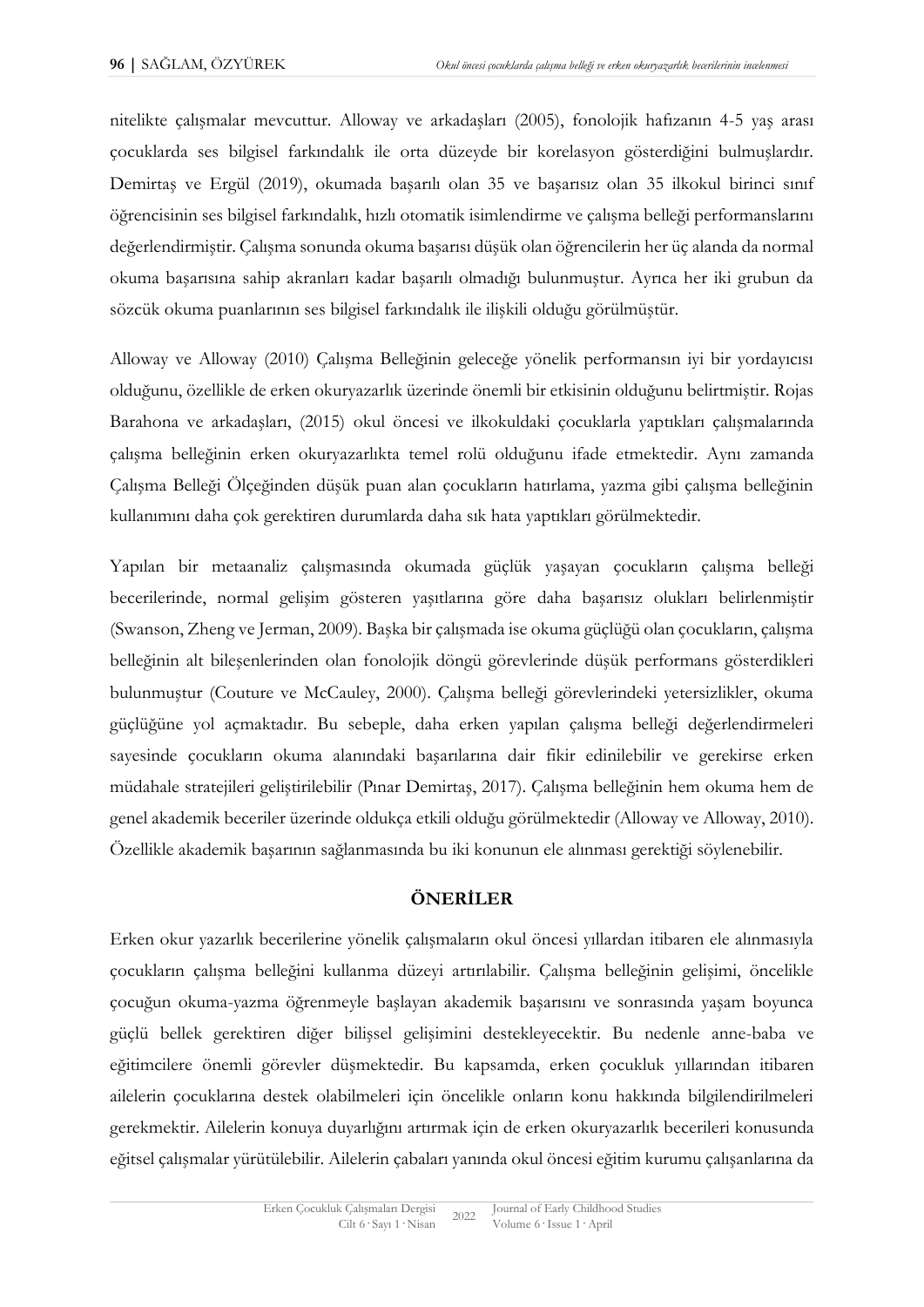görev düşmektedir. Erken okuryazarlık becerileri farkındalığı ve bu becerilerin artırılmasına yönelik neler yapılabileceğinin ailelere anlatılması gerekmektedir. Bunun için ise okul öncesi eğitim çalışanlarının da konuyla ilgili gerekli donanıma sahip olmaları önem arz etmektedir. Okul öncesi öğretmeni, mevcut eğitim programını erken okuryazarlık becerilerine yönelik etkinliklerle zenginleştirebilir. Aile desteğinin sağlanması için aile katılımı çalışmalarını yürütebilir.

Erken okuryazarlık becerilerinde olduğu gibi çalışma belleğinin geliştirilmesinde de öncelikle ebeveynler olmak üzere çocukla ilgilenen yetişkinlerin, eğitimcilerin etkinliklerinde buna yönelik hedefler belirlemeleri, bu doğrultuda uygulamalara yer vermeleri önerilebilir. Örneğin; çocuklarla birlikte bellek geliştirici oyunlar oynanabilir, erken okuryazarlık ve bellek becerilerinin birlikte desteklenebileceği etkinlikler yapılabilir, birbiriyle yakından ilişkili olan yazı farkındalığı ile görsel mekânsal bellek gelişimine yönelik etkinlikler bir arada ele alınarak eşzamanlı desteklenebilir.

Araştırmacılara, alanyazında sınırlı olan erken okuryazarlık ve çalışma belleği konularını farklı çalışma gruplarıyla yürütmeleri önerilebilir. Yapılacak yeni araştırmalarda farklı değişkenler kullanılması, bu konuda alan yazına önemli katkı sunacaktır. Okul öncesi yaş grubunda erken okuryazarlık ve bellek konulu çalışmaların sınırlı olduğu, özellikle cinsiyet ve çalışma belleği ilişkisinin yeterince irdelenmediği dikkate alındığında bu iki değişkenin ele alındığı daha kapsamlı araştırmalara gereksinim olduğu söylenebilir. Bu nedenle farklı yaş gruplarıyla deneysel ve boylamsal çalışmalar yapılması da önerilebilir.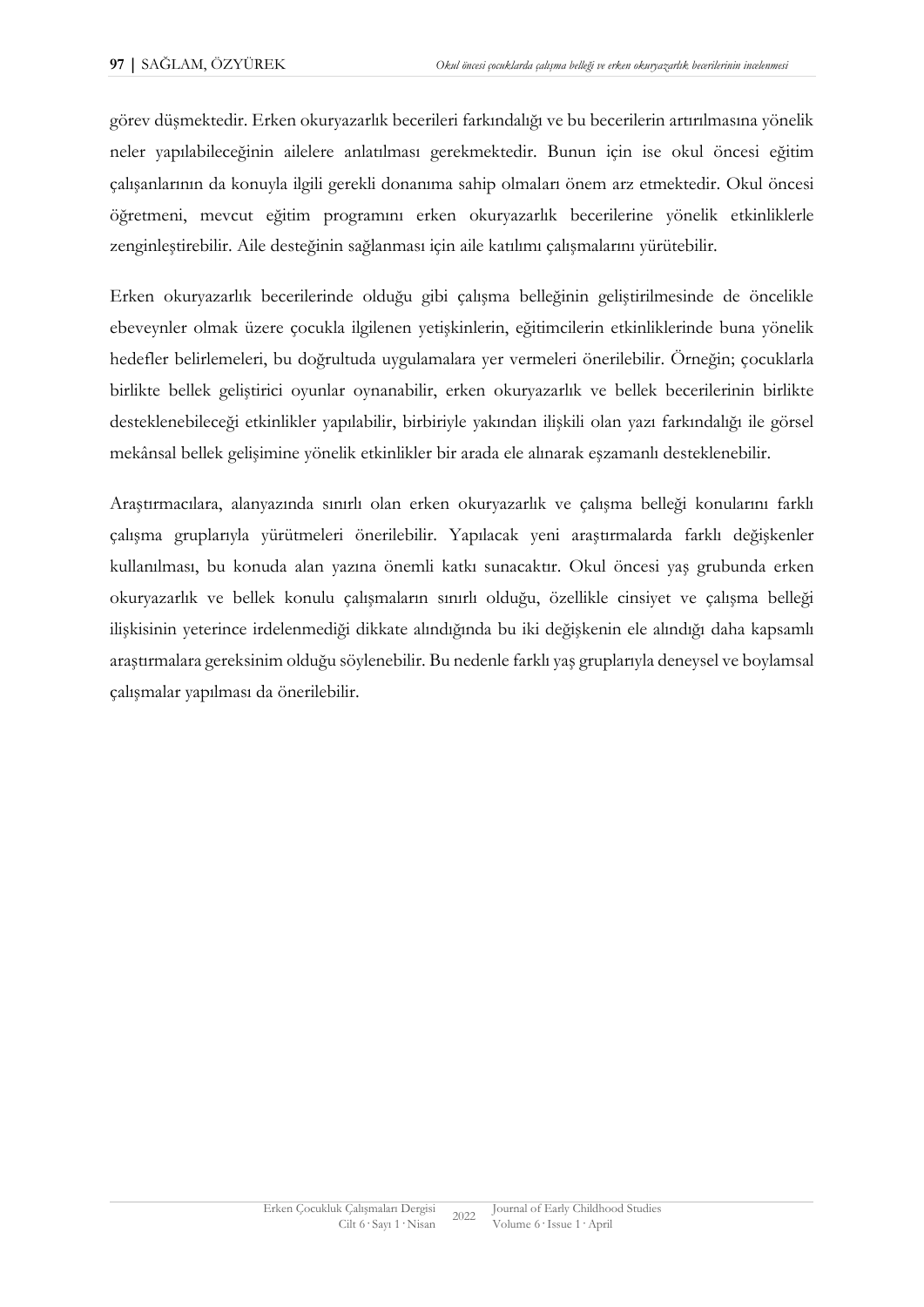## **KAYNAKÇA**

- Akoğlu, G., & Acarlar, F. (2014). Gelişimsel dil bozukluklarında söz dizimi anlama ve sözel çalışma belleği ilişkisinin incelenmesi. *Türk Psikoloji Dergisi,* 29(73), 89-103.
- Allen, E. K., & Cowdery, G. E. (2014). The exceptional child: Inclusion in early childhood education. *Nelson Education,* 17, 441-468.
- Alloway, T. P., Gathercole, S. E., Adams, M. A., Willis, C. E., R. & Lamont, E. (2005). Working memory and phonological awareness as predictors of progress to wards early learning goals at schoolentry. *British Journal of Developmental Psychology,* 23, 417-426.
- Alloway, T. P., & Alloway, R. G. (2010). Investigating the predictive roles of working memory and IQ in academic attaintment. *Journal of Experimental Child Psychology,* 106, 20-29.
- Altınkaynak, Ş. (2019). Okul öncesi dönemde erken okuryazarlık becerilerinin gelişimi. *Dumlupınar Üniversitesi Eğitim Bilimleri Enstitüsü Dergisi,* 3(1), 37-49.
- Ashcraft, M. H. (2002). Math anxiety: Personal, educational, and cognitive consequences. *Current Directions in Psychological Science*, 11, 181-185.
- Below, J. L., Skinner, H. C., Fearrington, J. Y. & Sorrell, A. C. (2010). Gender differences in earlyliteracy: Analysis of kindergarten through fifth-grade dynamic indicators of basic early literacy skills probes. *School Psychology Review,* 39 (2), 240-257.
- Bourke, L., Davies, S. J., Sumner, E. & Green. C. (2014). Individual differences in the development of early writing skills: testing the unique contribution of visuospatial working memory. *Read Writ,* 27, 315-335.
- Cangöz, B. (2005). Geçmişten günümüze belleği açıklamaya yönelik yaklaşımlara kısa bir bakış. *Hacettepe Üniversitesi Edebiyat Fakültesi Dergisi*, 22(1), 51-62.
- Couture, A. E., & McCauley, R. J. (2000). Phonological working memory in children with phonological impairment. *Clinical linguistics & phonetics*, 14 (7), 499-517.
- Demirtaş, Ç. & Ergül, C. (2019). Düşük okuma başarısı gösteren çocuklarda okuma, sesbilgisel farkındalık, hızlı isimlendirme ve çalışma belleği becerilerinin incelenmesi. *Ankara Üniversitesi Eğitim Bilimleri Fakültesi Dergisi,* 53(1), 209-240.
- Deretarla Gül, E. & Bal, S. (2006). Anasınıfı öğretmenlerinin okuma yazmaya hazırlık çalışmalarına ilişkin bakış açıları, sınıf içi kullanılan materyal ve etkinlikler ile çocukların okuma yazmaya ilgilerinin incelenmesi. *Çocuk Gelişimi ve Eğitimi Dergisi,* 1(2), 33-51.
- Doğan, M. (2011). Çocuklarda çalışma belleği, akademik öğrenme ve öğrenme yetersizlikleri. *Türk Psikoloji Yazıları*, 14(27), 48-65.
- Ece, B., Öner, S. & Gülgoz, S. (2020). Toplumsal olaylara dair episodik ve semantik bellek süreçlerinin heyecanlanma düzeyi ile ilişkisinin yaş ve heyecanın ölçüm türü açısından incelenmesi. *Psikoloji Çalışmaları.* https://doi.org/10.26650/SP2018-0028.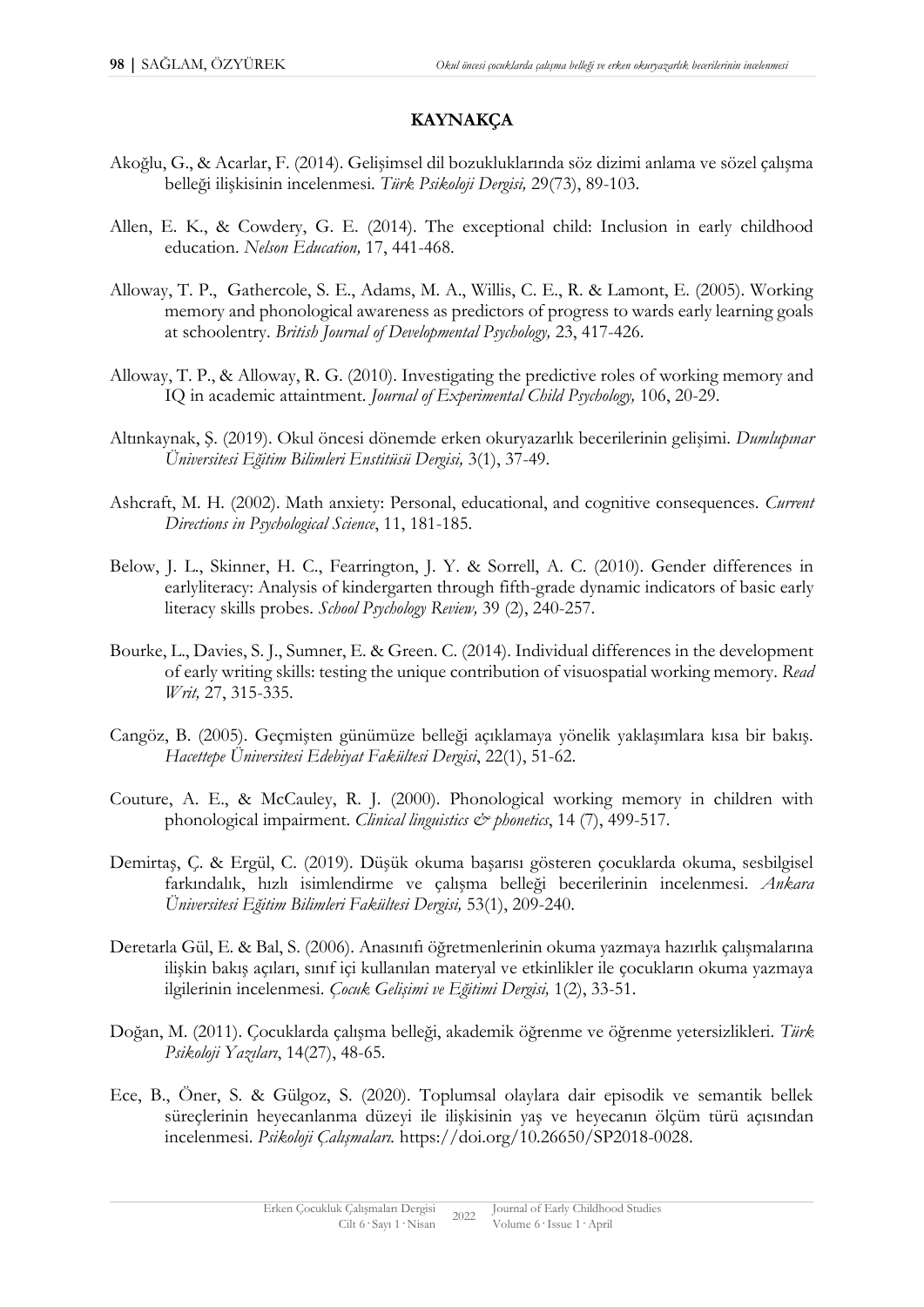- Gathercole, S. E., Pickering, S. J., Knight, C. & Stegmann, Z. (2004). Working memory skills and educational attainment: Evidence from national curriculum assessments at 7 and 14 years of age. *Applied Cognitive Psychology,* 18, 1–16.
- Gathercole, S. E., Alloway, T. P., Willis, C. & Adams, M. A. (2006). Working memory in children with reading disabilities. *Journal of Experimental Child Psychology*, 93, 265-281.
- Gade, M., Zoelch, C. & Seitz-Stein, K. (2017). Training of visual-spatial working memory in preschool children. *Advances in cognitive Psychology,* 13(2), 177-187.
- Gül, G. (2007). Okuryazarlık sürecinde aile katılımının rolü. *Ankara Üniversitesi Eğitim Bilimleri Fakültesi Özel Eğitim Dergisi,* 8(1), 17-30.
- Harper, S. N. & Pelletier, J. P. (2007). Gender and language issues assessing early literacy: Group differences in childrens performance on the test of early reading ability. *Journal of Psychoeducational Assesment,* 26(2), 185-194.
- Hill, A. C., Laird, A. R. & Robinson, J. L. (2014). Gender differences in working memory networks: A BrainMapmeta-analysis. *Biological Psychology,* 102, 18–29.
- Holmes, J. & Adams, M. J. (2007). Working memory and children's mathematical skills: Implications for mathematical development and mathematics curricula. *Educational Psychology*, 26(3), 339-366.
- Holmes, J., Gathercole, S. E. & Dunning, D. L. (2009). Adaptive training leads to sustained enhancement of poor working memory in children. *Developmental Science*, 12(4), 9-15.
- Justice, M. L. & Kaderavek, J. (2002). Using shared storybook reading to promote emergent literacy. *Teaching Exceptional Children,* 34(4), 8-13.
- Justice, M. L. & Pullen, P. C. (2003). Promising ınterventions for promoting emergent literacy skills: Three evidence-based approaches. *Topics in Early Childhood Special Education,* 23(3), 99-113.
- Justice, M. L. & Ezell, H. L. (2004). Print referencing: an emergent literacy enhancement strategy and its clinical applications. *Language, Speech, And Hearıng Servıces In Schools,* (35), 185-193.
- Karaman, G. (2013). *Erken okuryazarlik becerilerini değerlendirme araci'nin geliştirilmesi, geçerlik ve güvenirlik çalişmasi,* Doktora Tezi, Gazi Üniversitesi, Eğitim Bilimleri Bölümü, Ankara.
- Karakelle, S. & Ertuğrul, Z. (2012). Zihin kuramı ile çalışma belleği, dil becerisi ve yönetici işlevler arasındaki bağlantılar küçük (36-48 ay) ve büyük (53-72 ay) çocuklarda farklılık gösterebilir mi? *Türk Psikoloji Dergisi,* 27 (70), 1-21.
- Kargın, T., Ergül, C., Büyüköztürk, Ş. & Güldenoğlu, B. (2015). Anasınıfı çocuklarına yönelik erken okuryazarlık testi (erot) geliştirme çalışması*. Özel Eğitim Dergisi,* 16(3), 237-268.
- Kaufman, S. B. (2007). Sex differences in mental rotation and spatial visualizationability: Can they be accounted for by differences in working memory capacity? Intelligence, 35, 211–223.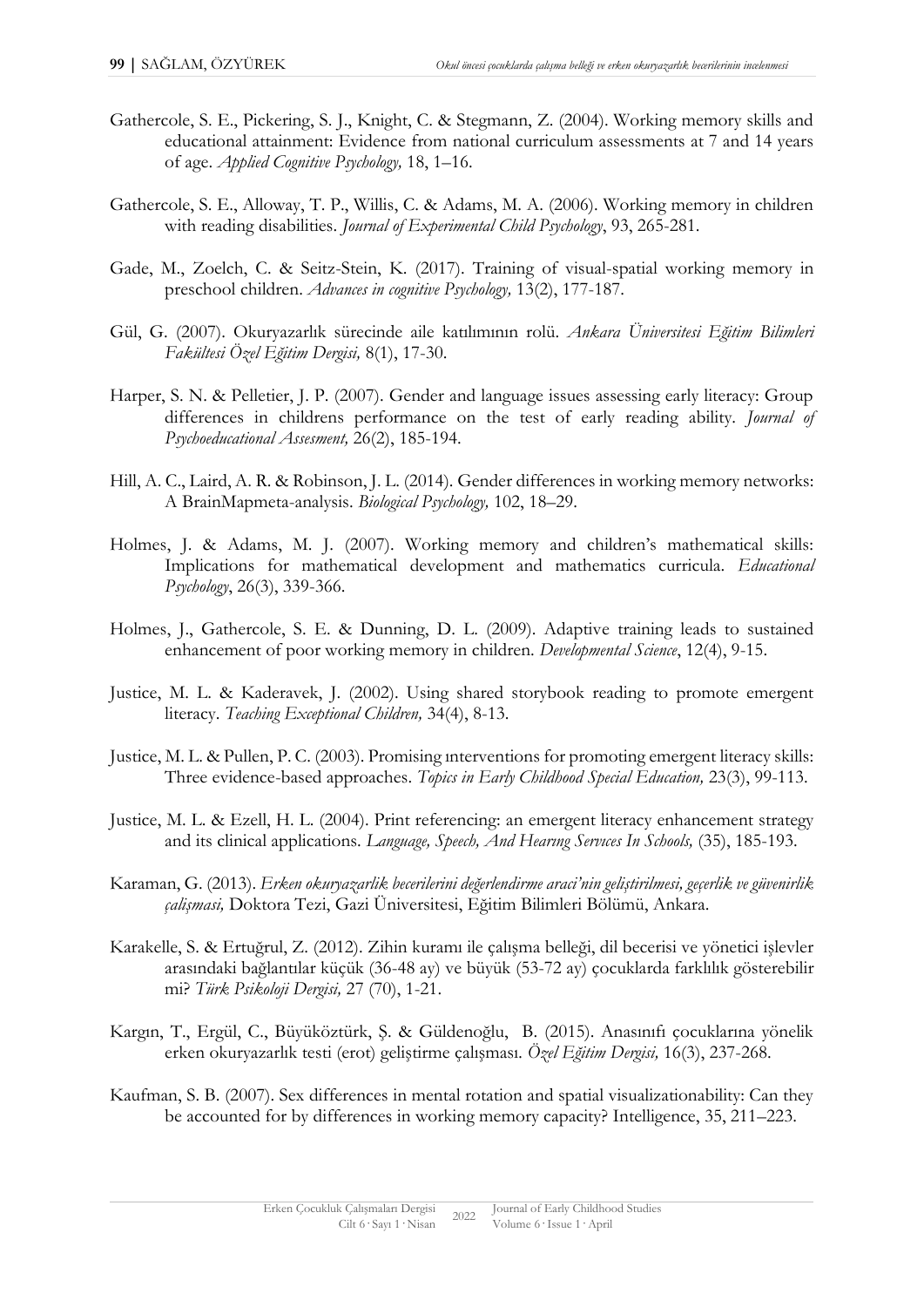- Lane, H. B., Pullen, P. C., Eisele, M. R. & Jordan, L. (2002). Preventing Reading Failure: Phonological Awareness Assessment and Instruction. *Preventıng School Faılure,* 46(3), 101- 110.
- Lee, J. A. C. & Otaiba, S. A (2015). Socioeconomic and gender group differences in early literacy skills: A multiple-group confirmatory factor analysis approach. *Educational Research and Evaluation,* 21(1), 40-59.
- Lejbak, L., Crosley, M. & Vrbancic, M. (2011). A male advantage for spatial and objectbut not verbal working memory using the n-back task. *Brain and Cognition,* 76, 191–196.
- MEB. (2013). *Okul Öncesi Eğitim Programı*. Ankara.
- Miller, H. & Bichsel, J. (2004). Anxiety, working memory, gender and math performans. *Personality and Individual Differences,* 37, 591-606.
- Obalı, H. (2018). *61-72 aylık çocukların bellek gelişimine bilgisayar animasyonlarıyla verilen bellek eğitiminin etkisi*. Doktora Tezi, Gazi Üniversitesi, Eğitim Bilimleri Enstitüsü, Ankara.
- Oliver, S., Thomas, E., Jochen, B., Christoph, K., Eric, M. & Linda, C. (2000). Gender differences in the functional organization of the brain for working memory. *NeuroReport,* 11, 2581- 2585.
- Özyürek, A. & Ömeroğlu, E. (2013) Bellek eğitimi programının altı yaşındaki çocukların bellek gelişimine etkisinin incelenmesi. *Eğitim ve bilim*, 38, 168.
- Pauls, F., Petermann, F. & Lepach, A. C. (2013). Gender differences in episodic memory and visual working memory including the effects of age. *Memory,* 21(7), 857-874.
- Prochnow, J. E., Tunmer, W. E. Chapman, J. W. & Greaney, K. T. (2001). A longitudinal study of early literacy achievement and gender. *New Zealand Journal of Educational Studies,* 36(2), 221- 236.
- Rojas Barahona, C. A., Förster, C. E., Moreno-Rios, S. & McClelland, M. M. (2015). Improvement of working memory in preschoolers and its impact on early literacy skills: A study in deprived communities of rural and urban areas. *Early Education and Development*, 26, 871– 892.
- Sokal, L. & Piotrowski, C. (2011). My Brother's Teacher? Siblings and Literacy Development in the Home. *Hindawi Publishing Corporation Education Research International,* 2-6.
- Sözen, D. (2005). Sbst sözel bellek ve wms görsel bellek testleri arasındaki ilişkinin incelenmesi. *İstanbul Ticaret Üniversitesi Fen Bilimleri Dergisi*, 4(8), 73-83.
- Speck, O., Ernst, T., Braun, J., Koch, C., Miller, E., & Chang, L. (2000). Gender differencesin the functional organization of the brain for working memory. *NeuroReport*, 11, 2581–2585.
- Storch, S. A. & Whitehurst, G. J. (2002). Oral language and code-related precursors to reading: Evidence from a longitudinal structural model. *Developmental Psychology,* 38:934–947.